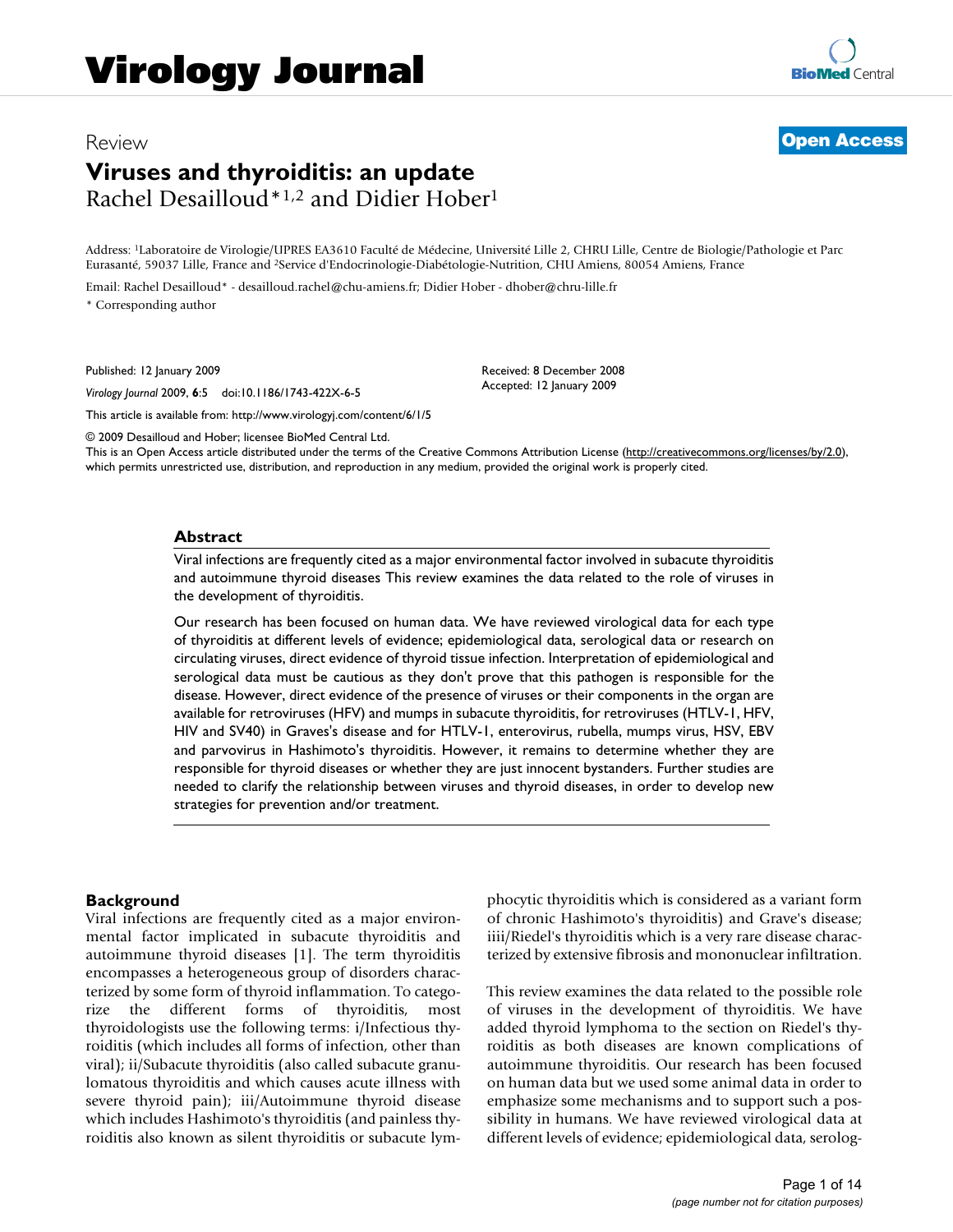ical data which have been associated with research into circulating viruses and direct evidence of thyroid tissue infection.

# *I/Subacute and autoimmune thyroiditis: a viral infection of the thyroid gland?*

First defined by De Quervain, subacute thyroiditis is a selflimited inflammatory disorder of the thyroid gland. The disease is most prevalent in females, usually characterized by a sudden onset of neck pain and thyrotoxicosis. Clinically the disease has several characteristics typical of viral infections including a typical viral prodrome with myalgias, malaise and fatigue. Recurrent subacute thyroiditis has been reported [2]. The follicles are often infiltrated, resulting in disrupted basement membrane and rupture of the follicles. The thyroid injury in subacute thyroiditis is thought to be the result of cytolytic T-cell recognition of viral and cell antigens present in an appropriate complex [3].

## *I-A/Epidemiological evidence*

The first descriptions showed a tendency for the disease to follow upper respiratory tract infections or sore throats, which explained why a viral infection has most often been implicated as the cause. Clusters of the disease have been reported during outbreaks of viral infection [4]. Onset of the disease are observed between June and September and this seasonal distribution is almost identical to that of established infections due to some enteroviruses (Echovirus, Coxsackievirus A and B), suggesting that enterovirus infections might be responsible for a large proportion of cases [5,6].

An association between subacute thyroiditis and HLA B35 is noted in all ethnic groups tested [7] and two-thirds of patients manifest HLA-B35. Familial occurrence of subacute thyroiditis [8] and recurrence during the course of time [9] are associated with HLA B35. Thus, the onset of subacute thyroiditis is genetically influenced and it appears that subacute thyroiditis might occur through a susceptibility to viral infection in genetically predisposed individuals. HLA-B35 has been reported to be correlated with chronic active hepatitis, with hepatitis B [10], with rapid progression of AIDS [11] and with the T lymphocyte responses against human parvovirus B19 [12]. Recently, the medical records of 852 patients with subacute thyroiditis have been studied. The significant seasonal clusters of subacute thyroiditis during summer to early autumn was confirmed. According to the authors, "the history of patients showed no obvious association with virus infection". Unfortunately, no data on infections are available in the paper [2].

## *I-B/Virological data*

Virus-like particles were first demonstrated in the follicular epithelium of a patient suffering from subacute thyroiditis. Judging from the size, it was thought to be influenza or mumps virus [13], which was concordant with an increased frequency of antibodies to the influenza B virus in patients with thyrotoxicosis [14]. The same year, in five out of 28 patients with subacute thyroiditis, a cytopathic virus was isolated by coculturing patient samples with susceptible cell lines[15]. The agent was later studied by electron microscopy and classified as a paramyxovirus [16]. Subsequently, the agent was reanalyzed by immunofluorescence and electron microscopy and was reclassified as a foamy virus [17]. However, the implication of foamy virus has not been confirmed: a more comprehensive study using different techniques demonstrated no association between foamy-virus infection and thyroiditis in 19 patients [18]. Moreover the expression of HFV gag proteins had not been found by indirect immunofluorescence [19]. As part of a larger study investigating the prevalence of foamy-virus infection in humans, 59 patients with thyroid disorders, including 28 with Quervain's thyroiditis, were analyzed by different techniques including PCR. Again, there was no prevalence of foamy virus infection [20]. The origin of the foamy-virus-like agent in the original publications remains unclear, but because the more comprehensive study was unable to detect foamyvirus infection in de Quervain patients, it is highly unlikely that it is a causative agent of this condition [21].

Some cases could be due to the mumps virus. Subacute thyroiditis has occurred in epidemic form: patients with subacute thyroiditis diagnosed during a mumps epidemic were found to have circulating anti-mumps antibodies even without clinical evidence of mumps [22]. High titers of mumps antibodies have been found in some patients with subacute thyroiditis, and occasionally parotitis or orchitis, usual in mumps, were associated with thyroiditis [23]. In favor of thyroid infection is the fact that in two patients out of 11 with subacute thyroiditis diagnosed during a mumps epidemic, the mumps virus was cultured from thyroid tissue obtained at biopsy [22].

Enteroviruses have been suspected. Patients with subacute thyroiditis, who had no clinical evidence of viral disease, demonstrated increases by at least four times in viral antibodies. These viral antibodies included antibodies to mumps virus, but also coxsackie, adenovirus and influenzae. Coxsackie viral antibodies were the most commonly found, and the changes in their titers most closely approximated the course of the disease [24]. In a case report, thyroiditis was attributed to enterovirus: IgM and IgG were found at a quadruple titer against coxsackievirus B4 whereas no other antibodies were found against other coxsackies, echoviruses or mumps [25]. In 27 consecutive patients with subacute thyroiditis, antibody tests, virus isolation and antigen detection were negative. Enterovirus RNA was not detected by RT-PCR neither in blood samples nor in the thyroid tissue in the fine-needle aspiration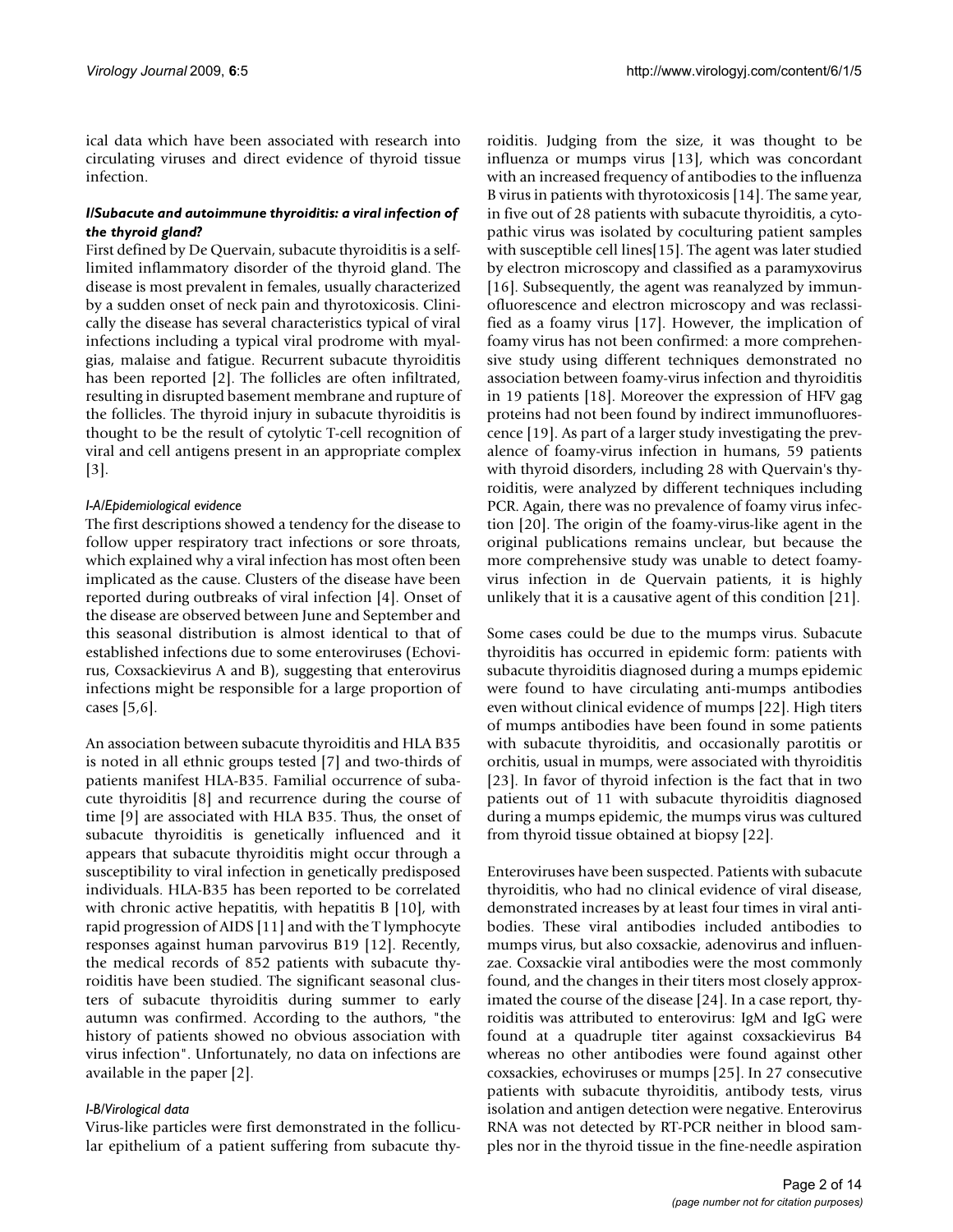samples. Common respiratory viruses were also screened. There was no evidence of viral infections, except one patient who had acute CMV infection[26].

Case reports have implicated – CMV in an infant with acute infection and – EBV in an adult female because of positivity for Epstein-Barr virus-specific antibodies and in a 3-year-old girl suffering from infectious mononucleosis because of the presence of EBV DNA both in plasma and leukocytes [27-29]. However, when thyroid specimens of nine patients obtained by fine-needle aspiration biopsy were examined, no EBV or CMV DNA was detected [30]. Serum virus-specific antibodies to measles, rubella, mumps, type I herpes, chicken pox, human parvovirus B19 and CMV were found in 10 patients during the course of illness. In spite of the presence of IgG to each virus in more than 70% of patients, changes in the IgG titers were observed for those to measles, rubella, chicken pox or CMV in 4 patients [30]. In an adult female, subacute thyroiditis was diagnosed one month after acute infection suggesting that rubella virus could also be implicated [31].

Viral antibody titers to common respiratory tract viruses are often elevated. Since the titers fall promptly and are not increased during recurrence [9] and since multiple viral antibodies may appear in the same patient, the elevation could be an anamnestic response due to the inflammatory condition [32].

Although the search for a viral cause is usually unrewarding, it appears that the thyroid could respond with thyroiditis after invasion by a variety of different viruses and that no single agent is likely to be causative in the syndrome of subacute thyroiditis.

# *II/Involment of viral infection in autoimmune thyroid diseases (AITD)*

The autoimmune thyroid diseases (AITD) are frequent [33,34]. and include Hashimoto's thyroiditis and Graves' disease. Both disease are characterized by lymphocytic infiltration and the presence of serum anti-thyroperoxydase antibody (TPOAb) and/or anti-thyroglobulin antibody (TgAb) for Hashimoto's thyroiditis and TSH receptor autoantibodies (TSHR-Ab) for Graves' disease.

The mechanisms by which infection may induce an autoimmune response are many, and this makes infections an attractive hypothesis for disease initiation [35,36]. Paradoxically, infections may enhance AITD but may also be protective. Indeed, the hygiene hypothesis implies that the immune system is educated by multiple exposures to different infections allowing it to control autoimmune responses better. Thus, improved living standards associated with decreased exposure to infections are associated with an increased risk of autoimmune disease and the lower socio-economic groups have a reduced prevalence of thyroid autoantibodies [37,38].

However, specific infections could be a triggering factor to disease initiation by liberating antigens (via cell destruction or apoptosis), by forming altered antigens or causing molecular mimicry, by cytokine and chemokine secretion, by inducing aberrant HLA-DR expression and Toll-Like Receptor (TLR) activation. TLRs are a family of cell surface receptors which protect mammals from pathogenic organisms, such as viruses, and are present on nonimmune cells including thyrocytes [39]. Moreover, TLR3 recognizes double-stranded (ds) RNA, assumed to be released by viral killing of cells. The dsRNA binding to TLR3, mimicked in vitro by incubation with polyinosinepolycytidylic acid [Poly (I:C)], leads not only to the induction of inflammatory responses but also to the development of antigen-specific adaptive immunity [40]. Then, Hashimoto's thyroiditis has been grouped with insulitis and type-1 diabetes, colitis, and atherosclerosis as an autoimmune and inflammatory disease associated with TLR3/4 overexpression, which is in favor of environmental pathogens [39].

In order to give a comprehensive review, virological data on Hashimoto's thyroiditis and Graves' disease are exposed together in the text but are summarized in independent tables (see tables 1, 2, 3) for each disease and classified in terms of their levels of evidence of infection of the thyroid tissue: epidemiological, serological (or circulating viral genome) and molecular.

# *II-A/Epidemiological data*

## *II-A-1/Temporal and geographical considerations*

Seasonal trends, possibly related to epidemic infections, have been described in the diagnosis or relapse of Graves' disease with higher rates in spring and summer [41,42]. Geographical differences have also been described in England in the incidence of Grave's disease which could be an indirect sign of environmental factors [43].

More surprinsigly, month of birth was studied in 664 patients with Hashimoto's hypothyroidism and in 359 patients with Graves' hyperthyroidism. Patients had a distinct pattern of distribution for month of birth compared with the general population. These differences point towards a a seasonal viral infection as the initial trigger in the perinatal period, the clinical disease resulting from further specific damage over time [44].

# *II-A-2/Subacute thyroiditis: a trigger of thyroid autoimmunity?*

Damage to the thyroid in subacute thyroiditis, which is thought to be a virus-associated syndrome, might release normally sequestered antigens, inducing an immune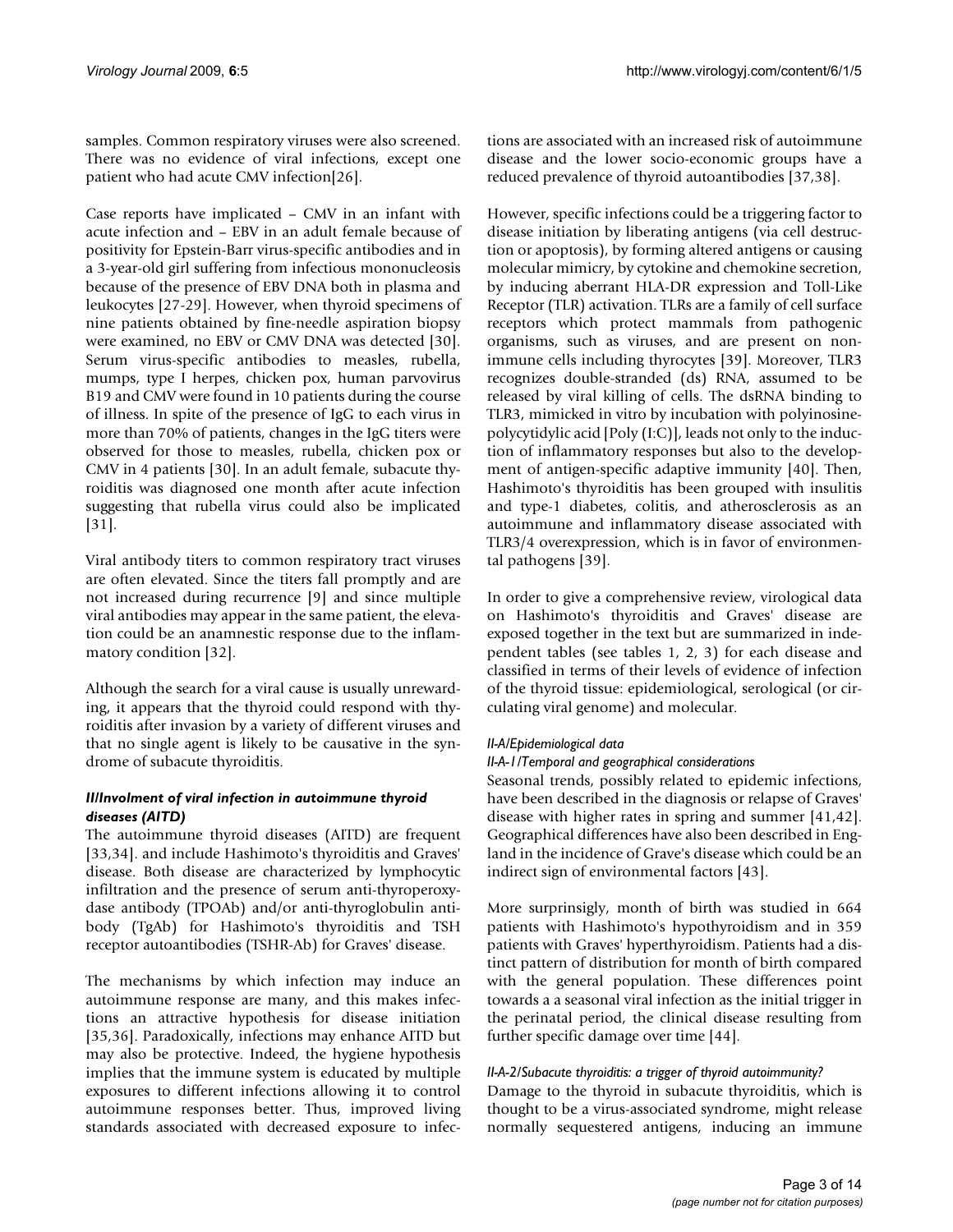| in favour of infection                                      | references    | not in favour of infection                  | references |  |  |  |  |  |
|-------------------------------------------------------------|---------------|---------------------------------------------|------------|--|--|--|--|--|
| Levels of data: Epidemiological                             |               |                                             |            |  |  |  |  |  |
| distribution of disease during outbreaks of viral infection | [4,22]        | no obvious association with virus infection | [2,9,32]   |  |  |  |  |  |
| seasonal distribution from June to September                | [2,5,6]       |                                             |            |  |  |  |  |  |
| Serological and/or circulating viral genome                 |               |                                             |            |  |  |  |  |  |
| mumps virus                                                 | $[22-24]$     | mumps virus                                 | $[30]$     |  |  |  |  |  |
| coxsackievirus                                              | [24, 25, 134] | enterovirus                                 | $[26]$     |  |  |  |  |  |
| adenovirus                                                  | [24]          | HSV-I.                                      | $[30]$     |  |  |  |  |  |
| EBV                                                         | [27, 28]      | parvovirus B19                              | [30]       |  |  |  |  |  |
| measles, chicken pox, CMV                                   | [30]          |                                             |            |  |  |  |  |  |
| influenzae                                                  | [14,24]       |                                             |            |  |  |  |  |  |
| rubella                                                     | [30,31]       |                                             |            |  |  |  |  |  |
| <b>CMV</b>                                                  | [26, 29]      |                                             |            |  |  |  |  |  |
| <b>Direct evidence of infection</b>                         |               |                                             |            |  |  |  |  |  |
| human foamy virus                                           | [17]          | human foamy birus                           | $[18-20]$  |  |  |  |  |  |
| mumps                                                       | $[22]$        | enterovirus                                 | [26]       |  |  |  |  |  |
|                                                             |               | CMV and EBV                                 | [30]       |  |  |  |  |  |
|                                                             |               |                                             |            |  |  |  |  |  |

response. Unknown autoantibodies are found in patients with subacute thyroiditis, and a higher prevalence of thyroid autoantibodies after a mean follow-up interval of 4 years but at low titers has been observed [45,46]. However, thyroid autoantibodies appear at low titer only, often transiently and characterized autoimmune pathologies of the thyroid do not usually occur [32]. These autoimmune phenomena could represent a nonspecific response to the inflammatory release of thyroid antigens rather than a specific autoimmune disease. Rare cases of Hashimoto's thyroiditis have been reported but several cases of the occurrence of Graves' disease after subacute thyroiditis have been published [47-49]. To examine whether subacute thyroiditis triggers TSH receptor antibody, 1697 patients with subacute thyroiditis were tested. Antibodies were found positive in 2% of patients but hyperthyroidism was not always present and some of the patients recovered from thyroid dysfunction without treatment. Therefore, subacute thyroiditis could trigger autoreactive B cells to produce TSH receptor antibodies [50].

#### *II-A-3/What about vaccination?*

Previous natural infection or vaccination against measles and/or mumps seemed to have an inhibitory effect on the development of thyroid autoantibodies. No evidence was

**Table 2: Evidence for infection in Hashimoto's autoimmune thyroiditis**

| in favour of infection                                           | references                                  | not in favour of infection                           | references |  |  |  |  |
|------------------------------------------------------------------|---------------------------------------------|------------------------------------------------------|------------|--|--|--|--|
| Levels of data: Epidemiological                                  |                                             |                                                      |            |  |  |  |  |
| antithyroid antibodies following subacute thyroiditis            | [32, 46]                                    | euthyroidism: nonspecific autoimmune response ?      | [32, 46]   |  |  |  |  |
| unknown antithyroid antibodies following subacute<br>thyroiditis | $[45]$                                      |                                                      |            |  |  |  |  |
| seasonality of month of birth                                    | [44]                                        |                                                      |            |  |  |  |  |
| HTLV-I                                                           | [52, 53]                                    | SARS: central hypothyroidism                         | $[115]$    |  |  |  |  |
| HIV                                                              | [65]                                        | HIV                                                  | [67, 68]   |  |  |  |  |
| non-HIV retrovirus                                               | [69]                                        |                                                      |            |  |  |  |  |
| congenital rubella                                               | [88, 89, 91]                                | congenital rubella                                   | [90]       |  |  |  |  |
| HCV, HBV                                                         | [107, 108, 110]                             | <b>HCV</b>                                           | [111,112]  |  |  |  |  |
| enterovirus infection during pregnancy                           | [120]                                       | measles-mumps-rubella vaccination                    | [51]       |  |  |  |  |
|                                                                  | Serological and/or circulating viral genome |                                                      |            |  |  |  |  |
| HTLV-I                                                           | $[54-58,60,137]$                            | HIAP-I                                               | [78]       |  |  |  |  |
| congenital and acquired rubella                                  | $[88-90, 92-94]$                            |                                                      |            |  |  |  |  |
| EBV                                                              | [99, 100]                                   |                                                      |            |  |  |  |  |
| Parvovirus                                                       | [104]                                       |                                                      |            |  |  |  |  |
|                                                                  | Direct evidence of infection                |                                                      |            |  |  |  |  |
| HTLV-I                                                           | [59]                                        | <b>HFV</b>                                           | [19]       |  |  |  |  |
| rubella                                                          | $[87]$                                      | <b>CMV</b>                                           | $[97]$     |  |  |  |  |
| <b>HSV</b>                                                       | $[97]$                                      | Enterovirus: RNA detected in various thyroid disease | [119]      |  |  |  |  |
| Parvoviru                                                        | [103]                                       |                                                      |            |  |  |  |  |
| EBV                                                              | $[132]$                                     |                                                      |            |  |  |  |  |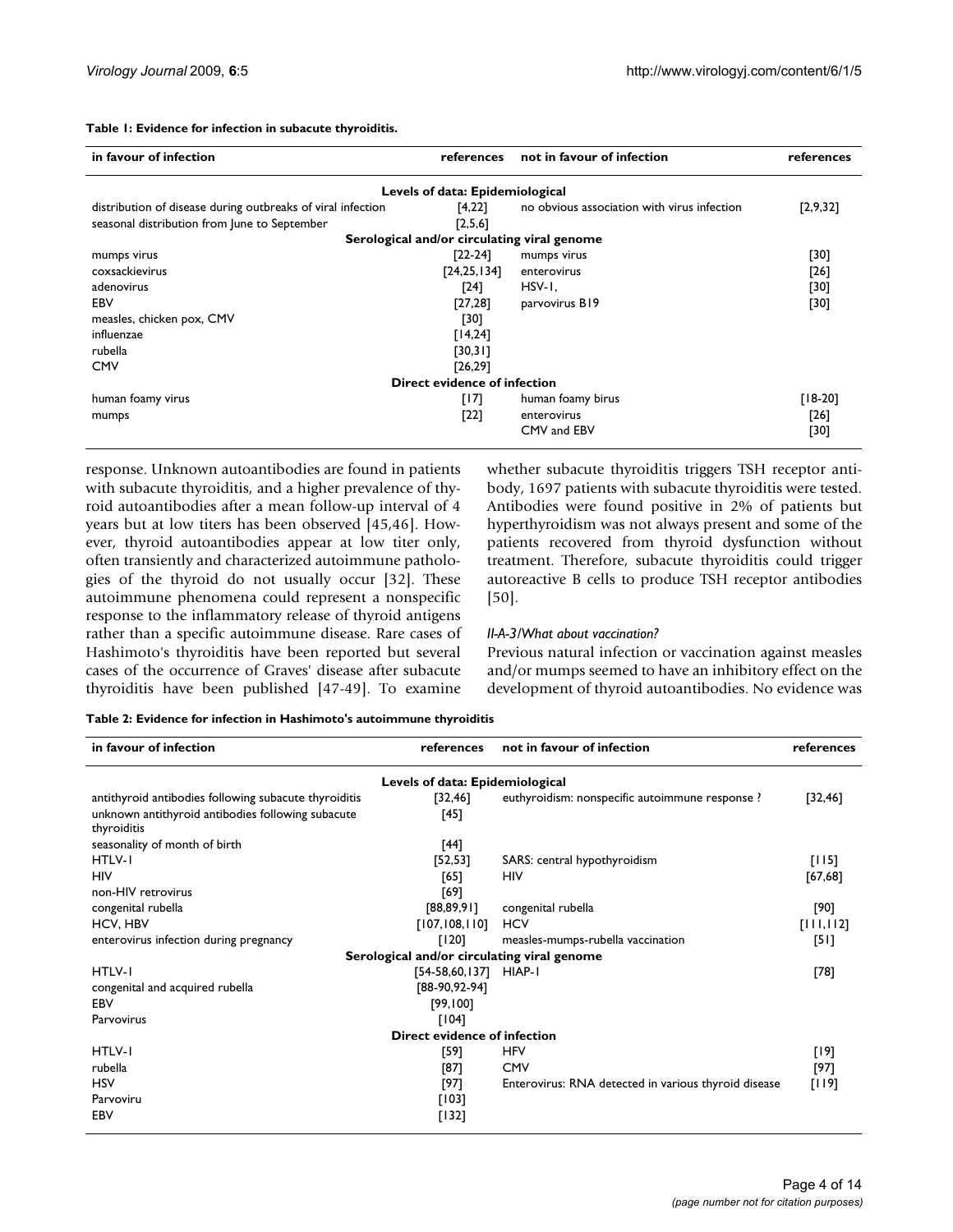| in favour of infection                                     |              | references not in favour of infection                                   | references   |  |  |  |  |  |
|------------------------------------------------------------|--------------|-------------------------------------------------------------------------|--------------|--|--|--|--|--|
| Levels of data: Epidemiological                            |              |                                                                         |              |  |  |  |  |  |
| seasonality of month of birth                              | [44]         |                                                                         |              |  |  |  |  |  |
| higher diagnosis and relapse rate in spring and summer     | [41, 42]     |                                                                         |              |  |  |  |  |  |
| geographical distribution                                  | [43]         |                                                                         |              |  |  |  |  |  |
| antibodies or disease onset following subacute thyroiditis | $[47-50]$    | nonspecific response to the inflammatory rection?                       | $[32]$       |  |  |  |  |  |
| <b>HTLVI</b>                                               | [62]         |                                                                         |              |  |  |  |  |  |
| <b>HIV</b>                                                 | [65]         | lack of anti-thyroid antibodies before the beginning of<br><b>HAART</b> | $[75]$       |  |  |  |  |  |
|                                                            |              | Serological and/or circulating viral genome                             |              |  |  |  |  |  |
| <b>HTLVI</b>                                               | $[57,60-62]$ |                                                                         |              |  |  |  |  |  |
| HIAP-I                                                     | [78]         |                                                                         |              |  |  |  |  |  |
| <b>HFV</b>                                                 | [81, 84]     | HFV                                                                     | [20, 82, 83] |  |  |  |  |  |
| parvovirus                                                 | [106]        | Enterovirus                                                             | [121]        |  |  |  |  |  |
| HHV6, HHV7                                                 | [101]        |                                                                         |              |  |  |  |  |  |
| <b>Direct evidence of infection</b>                        |              |                                                                         |              |  |  |  |  |  |
| HTLV-I                                                     | [64]         |                                                                         |              |  |  |  |  |  |
| HIV-I                                                      | [70]         | SV40                                                                    | [72, 73]     |  |  |  |  |  |
|                                                            |              | HIAP-I                                                                  | [79]         |  |  |  |  |  |
| <b>HFV</b>                                                 | [19, 80]     | <b>HFV</b>                                                              | $[83]$       |  |  |  |  |  |
| <b>SV40</b>                                                | [85]         | HSV, CMV                                                                | [97]         |  |  |  |  |  |

#### **Table 3: Evidence for infection in Grave's disease**

found, that measles-mumps-rubella vaccination may trigger autoimmunity: neither the prevalence nor the levels of antibodies changed 3 months after vaccination [51].

#### *II-B/Specific virus data*

*II-B-1/Retrovirus*

*II-B-1-a/Human T lymphotrophic virus-1 (HTLV-1)*

HTLV-1 is a human retrovirus highly endemic in the Caribbean islands, Central Africa and south-west Japan.

#### *II-B-1-a1/Hashimoto's thyroiditis*

Human T lymphotrophic virus-1 has been associated with various autoimmune disorders, including Hashimoto's thyroiditis in patients with HTLV1-associated myelopathy/tropical spastic paraparesis [52,53]. Two patients who developed Hashimoto's thyroiditis, proven with biopsy, were HTLV-I carriers but had no myelopathy/tropical spastic paraparesis [54]. A case-control study was then conducted to determine the frequency of HTLV-I seropositivity among patients with Hashimoto's thyroiditis and the frequency of Hashimoto's thyroiditis in patients with HTLV-I-associated myelopathy/tropical spastic paraparesis. The frequency is significantly higher in the two groups than in the general population [55]. A high prevalence of positivity for thyroid autoantibodies (TPOAb and/or TgAb) and hypothyroidism have also been described in the adult T-cell leukaemia patients and the HTLV-I carriers [56]. In prospective studies in blood donors, the frequency of anti-thyroid antibodies tended to be higher in donors with anti-HTLV-I antibody. HTLV-I and HTLV-II proviral load are significantly higher in the peripheral blood of patients with Hashimoto's thyroiditis than in asymptomatic HTLV carriers [57,58]. Thyroid tissues from two patients with Hashimoto's thyroiditis were examined

for the presence of HTLV-I. The virus envelope protein and signals for the mRNA were detected in many of the thyrocytes from one of the patients, by immunohistochemistry and in-situ hybridization respectively. PCR-Southern blotting revealed the presence of HTLV-I DNA although no virus particles were found by electron microscopy. The present findings suggest that infection of thyroid tissue with HTLV-I is possible [59]. An association between HTLV-I infection and autoimmune thyroiditis may be then strongly suspected.

#### *II-B-1-a2/Graves' disease (GD)*

Serum HTLV-I antibody is found in 6% of patients with GD, 7% of patients with chronic thyroiditis, and 2% of patients with nodular goiter[60]. Beside the fact that anti-HLTV-I antibody and proviral DNA is detected in peripheral lymphocytes of patients with GD [60,61], proviral load in HTLV-I-infected patients with GD, as observed in Hashimoto's thyroiditis, is significantly higher than in asymptomatic HTLV-I carriers [57]. GD and HTLV-I infection seem to be interacting and resulting in onset of uveitis [61,62]. Indeed, 5% of HTLV-I-positive patients with GD developed uveitis, whereas none of the HTLV-I negative patients with GD nor HTLV-I-positive patients with chronic thyroiditis or nodular goiter developed uveitis [60]. The provirus load was significantly higher in the uveitis patients with GD than in those without GD [63]. As in Hashimoto's thyroididtis, HTLV-I infectivity in thyroid was proven: HTLV-I DNA was detected by polymerase chain reaction in the thyroid tissue of an HTLV-Iinfected male who was successively afflicted with GD followed by uveitis. HTLV-I was isolated from thyroid tissue by coculture with peripheral blood lymphocytes [64].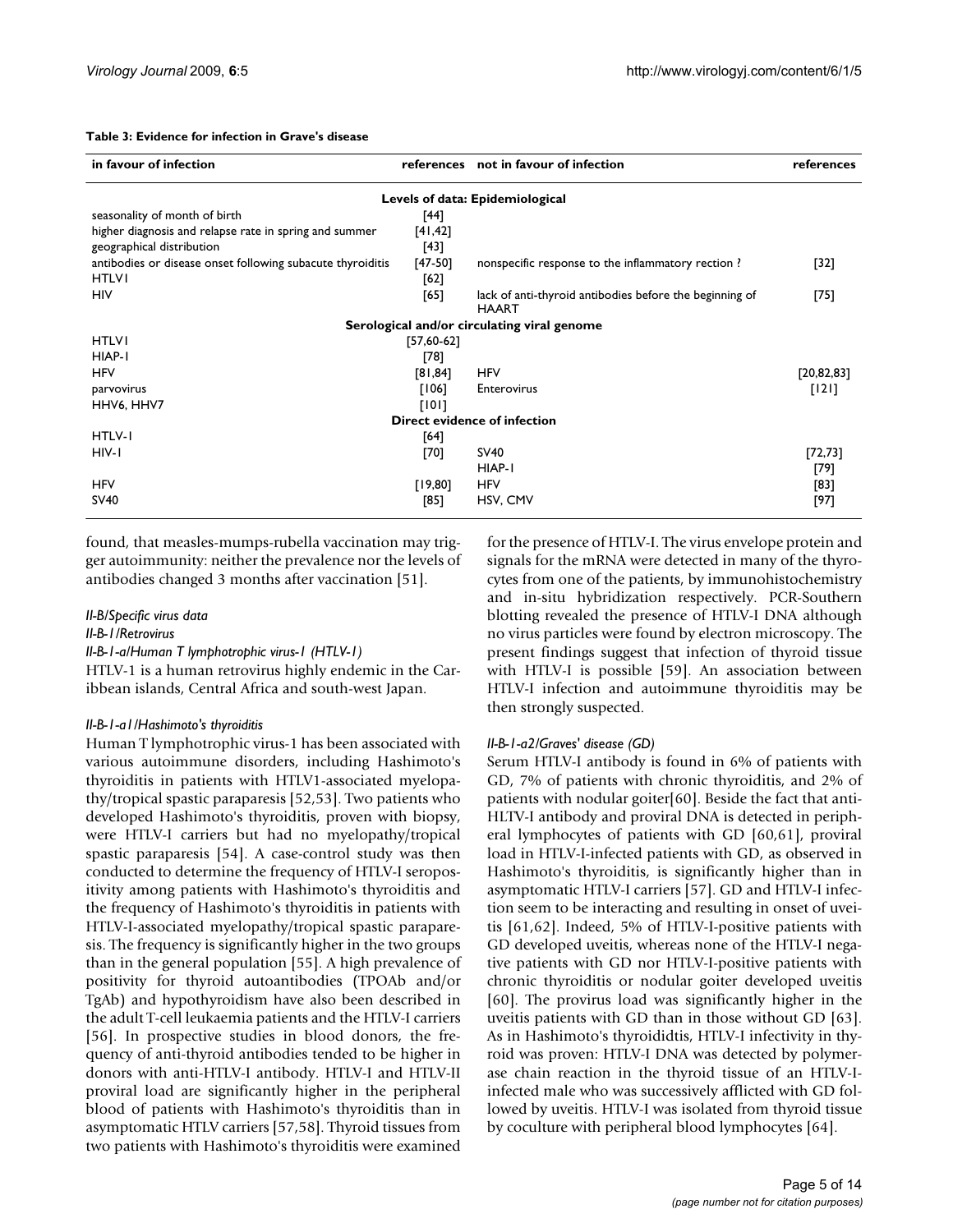#### *II-B-1-b/Human Immunodeficiency Virus (HIV)*

*II-B-1-b1/Hashimoto's thyroiditis*

Autoimmune diseases in HIV/AIDS have been reported with an array of autoantibodies including anti-thyroglobulin and anti-thyroid peroxidase [65].

A high prevalence of subclinical hypothyroidism with 3.5% to 12.2% has been described in patients receiving HAART [66]. A cross-sectional multicenter study was done to determine the prevalence of and risk factors for hypothyroidism in HIV-infected patients. Of the 350 HIVinfected patients studied; 16% had hypothyroidism, 2.6% had overt hypothyroidism, 6.6% had subclinical hypothyroidism, and 6.8% had a low level of free T4. The prevalence of subclinical hypothyroidism was higher among HIV-infected men. A nested case-control study was conducted which compared hypothyroid and euthyroid patients. Only receipt of stavudine and low CD4 cell count were associated with hypothyroidism [67]. Thyroid dysfunction seemed, therefore, to be due to medication and not to autoimmunity. To confirm these data, 22 HIV+ hypothyroid patients and 22 HIV+ euthyroid controls receiving highly active anti-retroviral therapy were included in an additional study. No goiter or anti-thyroid antibodies were detected. Thus, in our experience, HIV is not a cause of autoimmune thyroiditis [68]. Discordant data have been published about these risk factors. Mechanisms and screening of patients is discussed in a recent review [66].

Some individuals possess antibodies that react to HIV-1 Western blot proteins in patterns different from HIV infection diagnostic. Autoimmune thyroiditis is more frequent in patients exhibiting these indeterminate HIV-1 Western blots in comparison with a control cohort of HIV-negative blots. These data suggested that patients infected with non-HIV retrovirus could develop thyroid autoimmunity [69].

## *II-B-1-b2/Graves' disease (GD)*

Autoimmune diseases in HIV/AIDS that have been reported include GD [65]. Several hypotheses have been elaborated. Using Southern blot analysis, specific integration of exogenous sequences homologous to HIV-1 gag region was only found in genomic DNA of thyrocytes from patients with GD and not in normal thyrocytes. These findings suggested that retrovirus-like sequences could be associated with thyroid autoimmunity [70]. High reverse transcriptase activity which resembled that demonstrated in retroviruses has been observed in thyroid tissue extracts obtained by surgery from patients with GD. The reverse transcriptase existed in the thyroid tissue as a complex, with endogenous template RNA, and the activity was confirmed not to be due to other DNA polymerases. In a permissive genetic and immunological environment, retroviral DNA integrated into genomic DNA could then

participate to the onset of GD [71]. However, in a study using sets of primer pairs designed to cover the whole span of the HIV-1 gag region, neither Southern blot hybridization nor PCR gave positive signals in any of the samples examined [72] as confirmed in another study [73]. Homology between the HIV-I Nef protein and the human TSHR has been suggested [74]. However, a retrospective analysis of serum samples of a patient with GD revealed lack of anti-thyroid autoantibodies before the beginning of antiretroviral treatment[75].

Despite many attempts, results to date remain inconclusive concerning a direct role of HIV in the onset of GD but a special mechanism has been observed – the immune system recovery. De novo diagnoses of thyroid disease were identified between 1996 and 2002 in seven HIV treatment centers. Patients were diagnosed as clinical case entities and not discovered through thyroid function test screening. GD was diagnosed in 15 out of 17 patients diagnosed with AITD. One patient developed hashithyrotoxicosis and another, hypothyroidism. AITD patients were more likely than controls to be severely compromised at baseline and to experience greater CD4 increments following HAART. Regulatory T lymphocytes (Treg) appear to be important in suppressing autoimmune reactions. It is possible that a relative deficiency of such cells explains the appearance of GD during immune system recovery [75,76].

#### *II-B-1-c/Human Intracisternal A-type particles type 1 (HIAP1)*

Intracisternal A-type particles (IAPs) are defective retroviruses that assemble and bud at the membranes of the endoplasmic reticulum, where they remain as immature particles consisting of uncleaved polyproteins antigenically related to HIV [77]. Serum antibodies against HIAP-I are detectable in 85% of GD patients compared to only 1.9% of controls. They are absent in patients with Hashimoto's thyroiditis as well as other forms of non-autoimmune thyroid disease. A genetically determined immunological susceptibility has been demonstrated: the class II HLA status allows interactions with HIAP-I exposure and this interaction could be a predisposing factor in the pathogenesis of GD [78]. Intracisternal A-type particles have been reported in H9 cells co-cultured with homogenates of salivary glands obtained from patients with Sjögren syndrome and with synovial fluid of patients with rheumatoid arthritis. However, no HIAP-1 particles are detected by electron microscopy in the H9 cells co-cultured with thyroid preparations of GD. These data call into question the involvement of HIAP-1 in the etiopathogenesis of Graves' disease [79].

## *II-B-1-d/Human Foamy Virus (HFV)*

Human foamy virus (HFV) is a member of the retroviral family of Spumaretroviridae. Three retroviral structural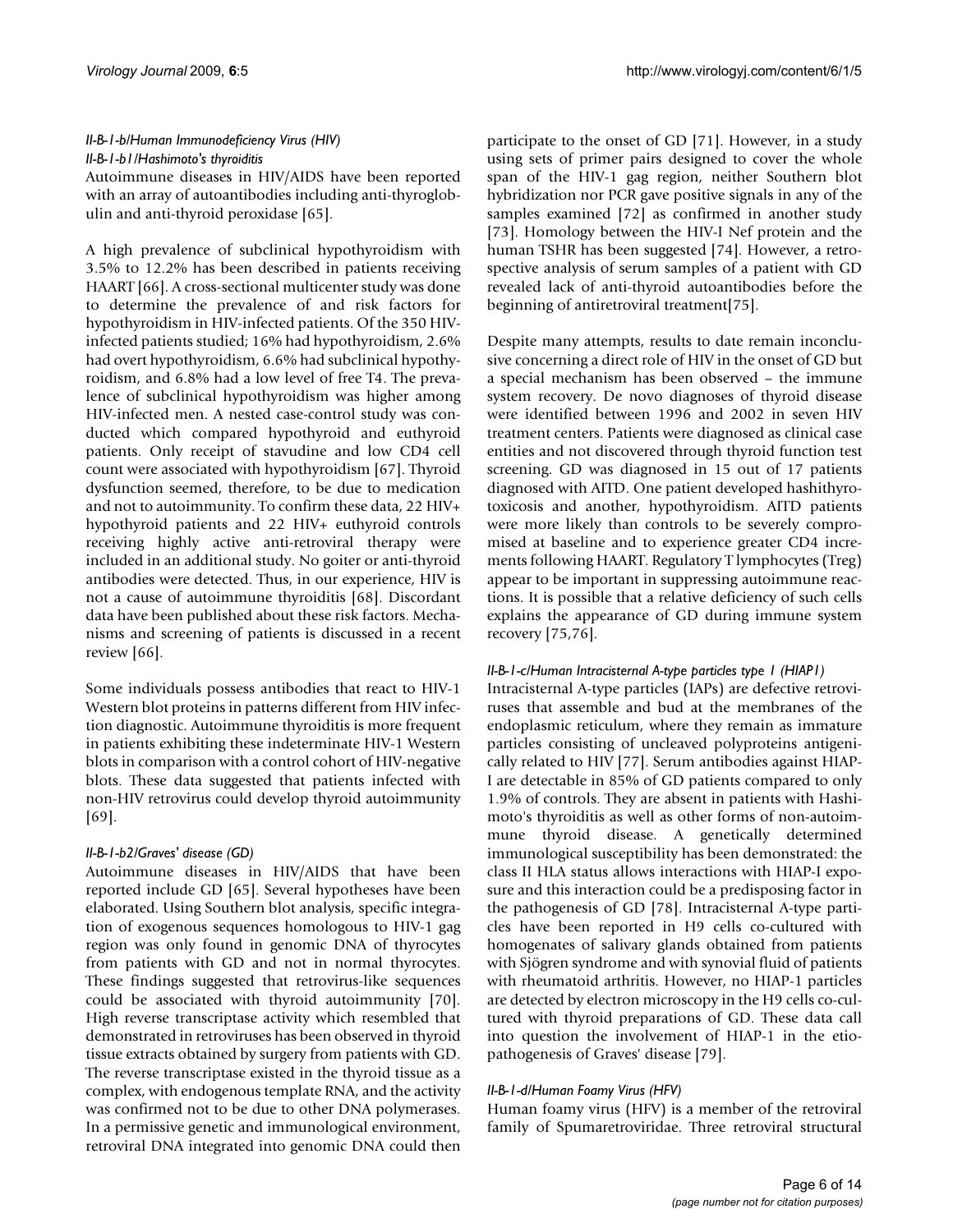proteins of HFV – gag, pol and env – can be identified by indirect immunofluorescence.

#### *II-B-1-d1/Hashimoto's thyroiditis*

From the thyroids of five patients with Hashimoto's disease, four were negative for the structural protein and one showed a single small focus of anti-gag antibody reactivity [19].

# *II-B-1-d2/Graves' disease*

Contrary to what has been found in Hashimoto's thyroiditis, the expression of HFV gag proteins has been demonstrated by indirect immunofluorescence on the epithelial cells of seven out of seven thyroid glands of patients with GD whereas it was negative in 9 subacute thyroiditis and 2 normal glands. The retrobulbar tissue of 1 Graves' disease patient with malignant exophthalmus revealed also positive staining with anti-gag antibodies in fibroblasts and fat cells [19,80]. In a search for spumaretrovirus infection markers, a group of 29 patients with GD and 23 controls were studied. A positive signal with a spumaretrovirus-specific genomic probe was found in DNA extracted from peripheral blood lymphocytes in 10 patients and spumaretrovirus related sequences were detected by PCR in the DNA of 19 patients. All 23 control subjects were negative. These results strongly suggest the existence of an association between GD and the presence of spumaretrovirus related infection markers[81]. Other studies failed to detect the presence of antibodies by several immunodetection techniques and foamy virus DNA in peripheral blood lymphocytes [20,82] and the presence of the spumaretrovirus gag region sequence was not statistically significant in DNA extracted from the peripheral blood leukocytes and thyroid tissue of 81 patients with GD and of 66 controls [83]. Nevertheless, the nature of the HFV-related sequences identified in the genomes of healthy individuals and the GD patients appeared to be different. Three regions of HFV-related sequences were amplified in 29% of the HFV-positive patients, while no samples in the control group amplified all three regions. This suggests that these sequences may be used as a tool for screening for HFV in GD patients [84].

These studies provide no evidence for a causative role for HFV in GD. However, the data do represent the possibility that HFV-like sequences may be implicated and this is a possibility especially in some geographically distinct populations [21].

## *II-B-1e/Simian virus (SV40)*

Simian virus 40 (SV40) is a polyomavirus that is found in both monkeys and humans. Like other polyomaviruses, SV40 is a DNA virus that has the potential to cause tumors but most often persists as a latent infection. In a study dedicated to thyroid tumors, SV40 sequences were also investigated in GD thyroid specimens, normal thyroid tissues, and peripheral blood mononuclear cells of healthy donors. Specific SV40 large T antigen sequences were detected, by PCR and filter hybridization, in human thyroid tissues from GD patients, with a frequency of 20% compared with a frequency of 10% of control normal thyroid tissues from patients affected by multinodular goiter [85].

# *II-B-2/Rubella virus (German measles)*

Thyroid disorders in patients with congenital rubella were first reported in 1975 [86]. Infection of thyroid tissue by rubella was demonstrated in a case of congenital rubella with Hashimoto's thyroiditis: immunofluorescent studies of thyroid tissue demonstrated staining for rubella virus antigen [87]. Thyroid autoantibodies, anti-TPO or anti-Tg antibodies have been found more frequently in patients with congenital rubella syndrome than in controls [88,89]. These studies are old and a recent study has shown that humoral autoimmunity was not so frequent. In 37 subjects affected by or exposed to rubella during fetal life, one patient had diabetes, four patients had clinical hypothyroidism and five patients were positive for TPOAb at the time of the examination [90]. However, in an Australian study, the prevalence of thyroid disorders, as well as diabetes and early menopause, was higher in subjects with congenital rubella (studied 60 years after their intrauterine infection) than the general population. It is worthy of note that 41% of the subjects had undetectable levels of rubella antibodies [91]. Since most reports have shown no evidence of active rubella infection at the time of thyroid dysfunction, the mechanisms proposed for thyroid dysfunction are destruction of thyroid cells by local persistent rubella virus infection, precipitation of an autoimmune reaction, or both [92-96].

## *II-B-3/Herpesviridae*

The Herpesviridae are a large family of DNA viruses that share a common structure and a common characteristic which is latent and re-occurring infections. Herpesviridae can cause lytic infections.

## *II-B-3a/Herpes Simplex Virus (HSV) and Cytomegalovirus (CMV)*

Thyroid tissue specimens were obtained postoperatively from four patients with multinodular goiter and 18 patients with AITD (GD and Hashimoto thyroiditis). Herpesviridae DNA was detected using PCR-based assays. Herpesviridae DNA has been more frequently detected in AITD tissue specimens than in tissue specimens of multinodular goiters. No statistically significant differences were observed concerning the specific strains HSV1, HSV2, HSV 6 or HSV7. No CMV DNA was isolated from any tissue specimen [97].

## *II-B-3b/Epstein Barr Virus (EBV)*

EBV infection is known to be involved in tumoral diseases such as lymphoma but also in autoimmune diseases, such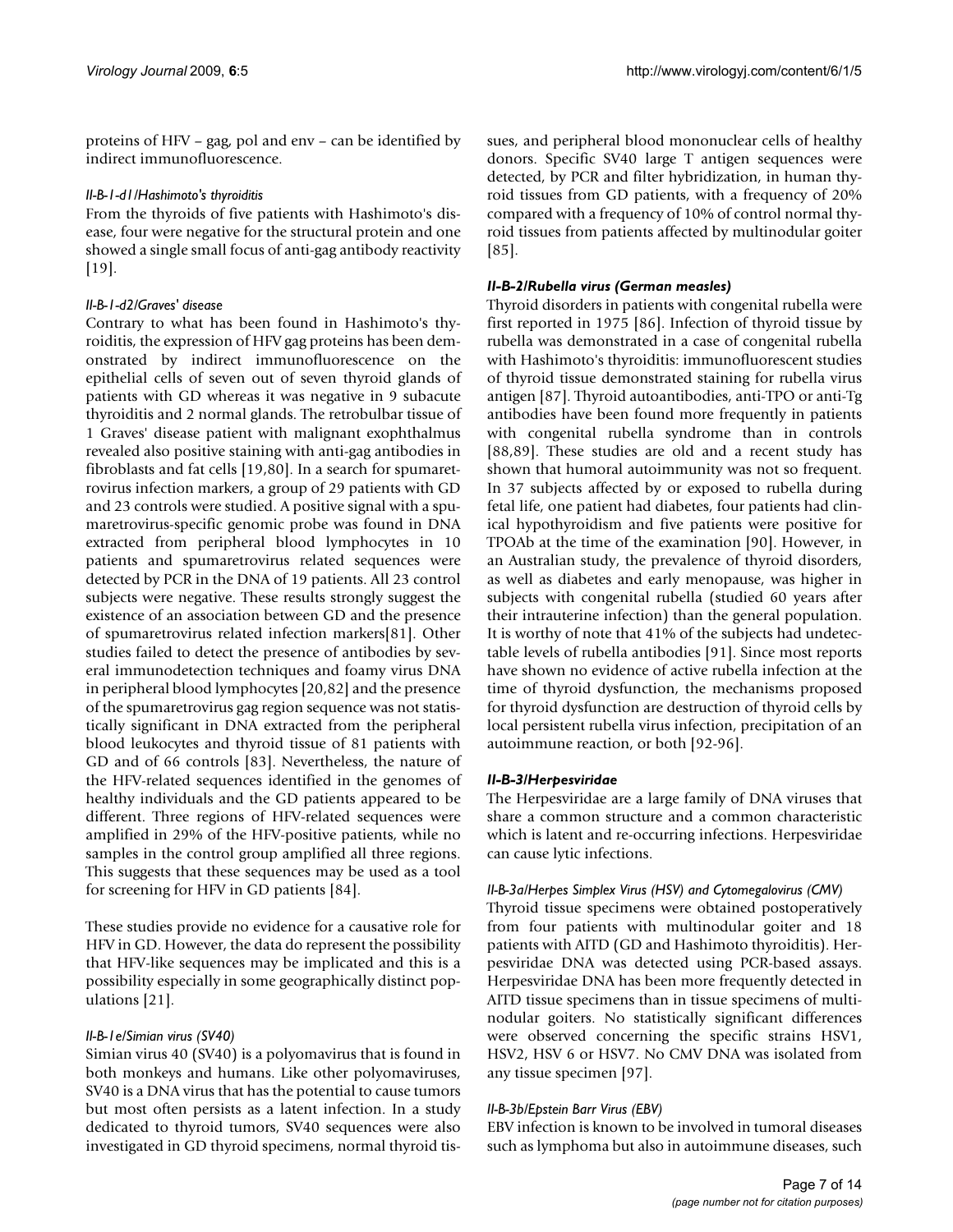as multiple sclerosis, rheumatoid arthritis and systemic lupus erythematosus [98]. Antibodies against EBV viral capsid antigen (IgG-VCA) and antibodies against early antigen (IgG-EA-D/DR) have been more often found in thyroiditis than in controls [99]. What is unusual is that EBV may induce anti-T3 antibodies. Acute EBV infection with severe primary hypothyroidism was described in a 16-year old female patient. She had high low FT4 and low FT3 but discordant elevated total T3. Later, 34 patients with EBV infection were tested for thyroid hormone levels. Five patients with acute EBV and one with previous infection had total T3 values above the mean which was due to anti-T3 antibodies [100].

#### *II-B-3c/Human Herpes Virus (HHV)*

HHV are ubiquitous, tissue tropism widespread. HHV6 and HHV7 circulating DNA was searched in sixty Graves disease patients paired to 60 controls. Both viruses infection increased the risk for Graves disease especially HHV7 that was significantly more frequent among patients (64.6%) than in controls (38.7%). Patients 72TP53 Pro/ Pro variants (inherited diminished TP53 apoptotic function) had 5 times more chance to develop GD and almost three times more chance to be infected by HHV7 which is consistent with interaction between genetics and viral infection in Graves disease physiopathology[101].

#### *II-B-4/Parvovirus*

The B19 virus belongs to the Parvoviridae family of small DNA viruses. Parvovirus B19 is known for causing a childhood exanthem but it has also been associated with autoimmune diseases: autoimmune neutropenia, thrombocytopenia, hemolytic anemia and rheumatoid arthritis [102]. Recently, a few studies have suggested the association of parvovirus infection with thyroiditis.

## *II-B-4a/Hashimoto's thyroiditis*

Intrathyroidal persistence of human parvovirus B19 DNA with PCR has been detected for the first time in a patient with Hashimoto's thyroiditis. The cell types responsible for the B19 DNA persistence are not determined and immune cells infiltrating the thyroid may be the source of B19 DNA. However, the possibility that thyroid epithelial cells harbor B19 DNA cannot be excluded [103].

Serum samples from 73 children and adolescents with Hashimoto's thyroiditis and from 73 age-matched controls have been analyzed for the presence of specific antibodies. No differences are observed. But Parvovirus B19 DNA, indicating recent B19-infection, is detectable more frequently in patients and a negative correlation exists with disease duration. There is strong evidence that acute parvovirus B19 infections are involved in the pathogenesis of some cases of Hashimoto's thyroiditis[104].

Parvovirus may also be present in the brain. Some authors hypothesize that parvovirus B19 is a common human pathogen which could explain the association between mental disorders and thyroid diseases because of its ability to infect the brain and to induce autoimmunity. This hypothesis is based on the fact that they found in patients with bipolar disorder both a thyroid disorder and brain B19 infection [105].

### *II-B-4b/Graves' disease*

A woman, whose son had an episode of exanthem two weeks previously, was infected with parvovirus and suffered successively GD, type-1 diabetes and rheumatic polyarthritis. Serological tests showed IgM antibodies to human parvovirus B19, but no IgM antibodies to cytomegalovirus, Epstein Barr virus, rubella, measles, or Coxsackie viruses. Anti-TSH receptor antibody was positive. Parvovirus viral protein 1 was detected in her bone marrow samples but no analysis was done on thyroid tissue [106].

## *II-B-5/Viral Hepatitis C and B (HCV and HBV)*

Discordant data are published about hepatitis. Thyroid involvement may be regarded as the most frequent alteration in HCV positive patients and is more frequent than in HVB. The prevalence of abnormally high levels of antithyroid antibodies varied markedly, ranging from 2% to 48% and subclinical hypothyroidism has been observed in 2 to 9% of patients with chronic hepatitis C [107,108]. In a retrospective cohort study which included 146,394 patients infected with HCV (individuals with human immunodeficiency virus were excluded) and 572,293 patients uninfected with HCV, thyroiditis risk was slightly increased, but there was no analysis of treatment [109]. The prevalence of autoimmune thyroid disease in patients with HCV differs from that in patients with the hepatitis B virus (HBV) before, at the end of, and 6 months after stopping treatment with IFN-alpha. Positive levels of TPOAb and TgAb were found in 20% and 11% of patients with HCV compared with 5% and 3% of patients with HBV, respectively. At the end of IFN-alpha therapy, thyroid gland dysfunction was more prevalent in patients with HCV (12%) compared with those with HBV (3%), with TSH levels significantly higher in the HCV group [110]. Other authors don't find an association between hepatitis C virus and thyroid autoimmunity [111,112]. Thyroid autoimmunity may be a cytokine-induced disease in susceptible patients. Indeed, the incidence is much greater in females and positive anti-TPOAb patients prior to the initiation of therapy. According Marazuela, thyroid dysfunction secondary to interferon is reversible after discontinuation of therapy [113], which is discordant with Fernandez' data [110]. Variable geographic distribution has also shown that genetic or environmental influences could be implicated [114]. On the whole, the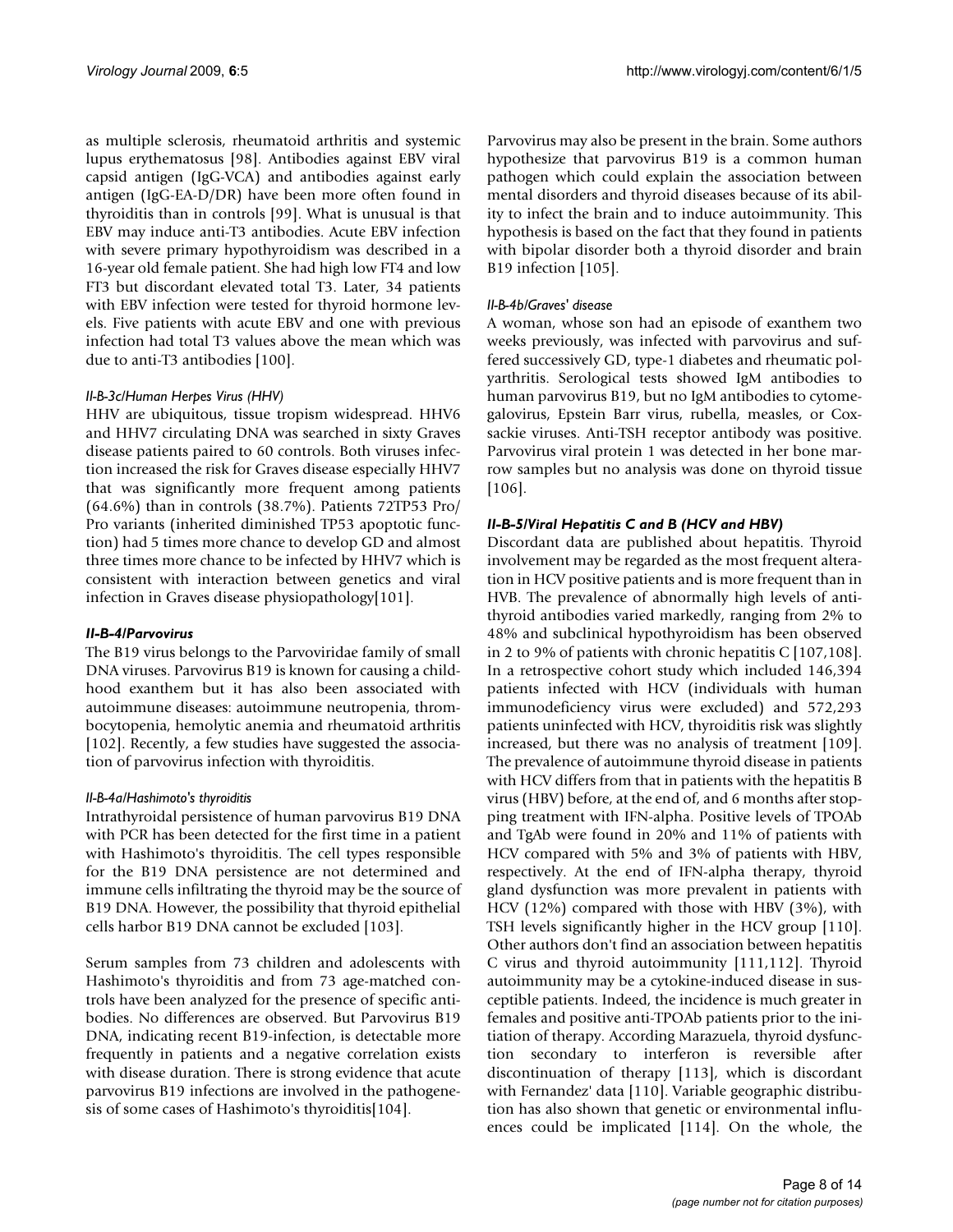distinctive role of the virus itself or antiviral treatment remains to be clarified. Abnormalities in thyroid function should be included among the complications of HCV syndrome and patients should be periodically screened for thyroid involvement in order to identify patients in need of treatment as quoted in a recent review [107].

#### *II-B-6/SARS coronavirus (SARS-CoV)*

A substantial number of patients with SARS have shown abnormalities in thyroid function. As SARS is a disease known to cause multiple organ injury, it has been supposed that SARS could have a harmful effect on the thyroid gland. However, low serum triiodothyronine and thyroxine levels associated with decreased TSH concentration are in favor of central hypothyroidism induced by hypophysitis or by hypothalamic dysfunction [115].

## *II-B-7/Enterovirus*

#### *II-B-7-a/Hashimoto's thyroiditis*

Enteroviruses play a role in immune-mediated pathological processes, such as chronic myositis and chronic dilated cardiomyopathy [116]. Epidemiologic and prospective studies have provided a body of arguments that strongly suggest the role of enteroviruses in type-1 diabetes in which, interestingly, AITD is frequently observed [117,118]. Recently, we have shown that EV-RNA can be detected by real-time PCR in thyroid tissue from patients with various thyroid diseases, but no relationship between the presence of EV-RNA and thyroiditis, lymphocytic infiltration or the presence of circulating TPOAb was found. Although the patients in our series are certainly different from patients with classic Hashimoto's thyroiditis, which are rarely treated surgically, our results suggest that the presence of EV-RNA in thyroid tissue is not associated with autoimmune thyroiditis. It's worthy to note that EV-RNA was detected in one patient with a normal thyroid [119]. Maternal enterovirus infection during pregnancy has been linked to thyroiditis in children. Sera taken at delivery from mothers whose children subsequently developed AITD was analyzed for antibodies against enterovirus, and compared with a control group. Of the mothers whose children developed AITD, 16% were enterovirus IgM-positive, compared with 7% in the control group which was not statistically different. However, the age at diagnosis of AITD was significantly lower in the group of children with IgM-positive mothers compared with children with IgM-negative mothers. Also hypothyroidism was significantly more frequent in the IgM-positive group, with no child in the IgM-negative group [120].

#### *II-B-7-b/Graves' disease*

Patients with recent onset of Graves' hyperthyroidism (about two months before blood sample collection) have been investigated in regard to enterovirus infection. A nested PCR reaction with primers of the enterovirus genome was employed on blood samples but all were negative for RNA of the enterovirus group [121].

### *II-C/Viral involvement in the etiology of hypothyroidism: animal models data*

Reovirus infection of a neonatal mouse can induce thyroiditis and thyroid autoimmunity. Mice infected with reovirus type 1 develop a thyroiditis characterized by focal destruction of acinar tissue, infiltration of the thyroid by inflammatory cells, and production of autoantibodies directed against thyroglobulin and thyroid microsomes [122]. The segment of the reovirus type 1 genome responsible for the induction of autoantibodies to thyroglobulin encodes a polypeptide that binds to surface receptors and determines the tissue tropism of the virus [123].

An endogenous retrovirus (ev 22) was found to be expressed in obese-strain (OS) chickens but not in healthy normal strains. Ev 22 is inherited autosomally in a dominant manner. The OS chickens develop a hereditary spontaneous autoimmune thyroiditis characterized histologically by lymphocytic infiltration of the thyroid gland. Thyroiditis is associated with obesity and hyperlipidemia. A similar thyroiditis has also been induced in normal chickens by retroviral infection [124].

Lymphocytic choriomeningitis virus (LCMV) can persist in the thyroid gland of three strains of mice neonatally infected with the virus. Furthermore, the virus that was shown to persist mainly in the thyroid epithelial cells in which thyroglobulin is synthesized induced a reduction in the level of thyroglobulin messenger RNA and circulating thyroid hormones, but there was no thyroid cell destruction. Then persistent, apparently benign virus infection with LCMV, can be induced in the thyroid of mice and this infection induces thyroid dysfunction. This alteration in thyroid homeostasis is not caused to the thyroid by autoantibodies. Moreover, despite infection of the thyroid gland, neither necrosis nor inflammation occurs [125].

Animals models show that a typical autoimmune thyroiditis can be induced by a direct viral infection but also by an inherited retrovirus infection. These models also show that thyroid dysfunction can occur without inflammation or antithyroid autoantibodies. Further studies are then needed in humans to explore the role of viruses in the pathogenesis of thyroid dysfunctions.

#### *III/Lymphomas and Riedel's thyroiditis*

Lymphomas and Riedel's thyroiditis are rare disorders but both can occur in association with Hashimoto's thyroiditis.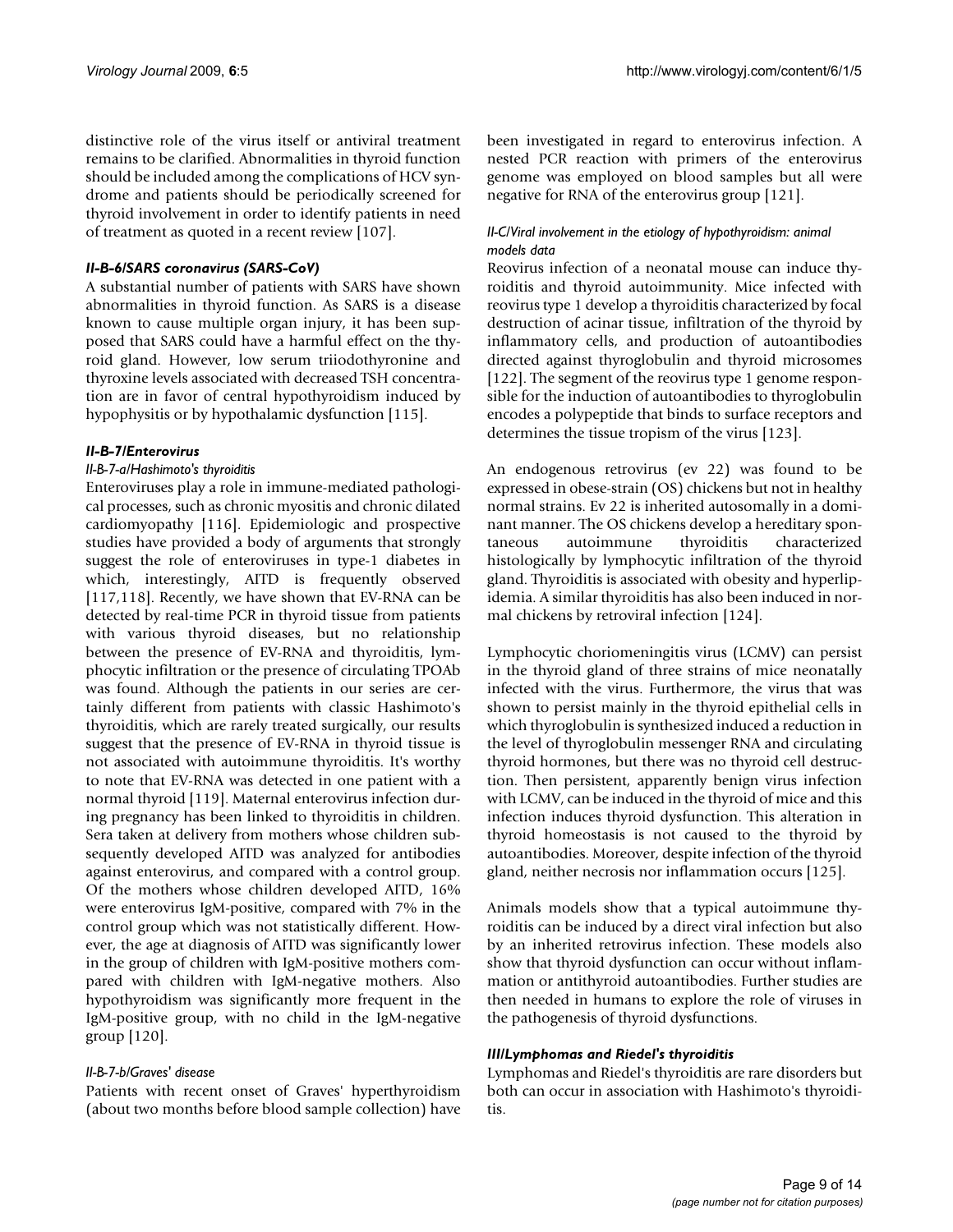#### *III-A/Riedel's thyroiditis*

Fibrous thyroiditis, also known as Riedel's thyroiditis, is characterized by extensive fibrosis and mononuclear infiltration that extends into adjacent tissues. It may consist in a primary fibrosing disorder or in the local involvement of a multifocal fibrosclerosis. The etiology of Riedel's thyroiditis is not known. It can occur in association with Hashimoto's thyroiditis [126]. As this disease is rare, the literature is scarce.

Two cases of Riedel's thyroiditis onset have been reported after a subacute thyroiditis, which is thought, as already said, to be a viral induced disaese. Two women, first diagnosed with sub-acute thyroiditis, developed an enlargement of the thyroid gland and symptoms of compression eight months and three years later, respectively. Post-operative histopathologic evaluation showed Riedel's thyroiditis characteristics associated with sub-acute thyroiditis [127,128].

Only one case report of infection has been reported in international literature. A 36-year old woman had of longterm fever associated with a biologic inflammatory syndrome which was reported as due to EBV infection because of a positive EBV serology. TSH concentration, levels of TPOAb and thyrocalcitonin were normal. There was a dramatic improvement after thyroidectomy with normalization of inflammatory parameters. The role of EBV infection in the process of this unusual form of Riedel's thyroiditis was suspected [129].

## *III-B/Lymphomas*

Thyroid lymphomas are nearly always of the non-Hodgkin's type. Hodgkin's lymphoma of the thyroid is exceedingly rare. Preexisting chronic autoimmune thyroiditis is the only known risk factor for primary thyroid lymphoma, and is present in about one-half of patients [130].

## *III-B-1/Epstein Barr Virus (EBV)*

Epstein-Barr virus (EBV) is found in many lymphomas. The clinicopathological characteristics in the Hong Kong Chinese population and the presence of EBV in thyroid lymphomas were analyzed by reviewing data collected over three decades. EBV gene expression by in-situ hybridization and immunohistochemistry were performed. Primary thyroid lymphomas were found in 23 patients and secondary lymphomas were found in 9 patients. EBV messenger RNAs were detected in one primary and one secondary thyroid lymphoma [131].

One study explored the association of EBV with thyroid lymphoma (TL) and with chronic lymphocytic thyroiditis (CLTH) which is known to play an important role in the development of TL. Thirty cases with TL and 28 with CLTH were studied for presence or absence of EBV genome in the lesions, using the polymerase chain reaction (PCR) and the in-situ hybridization method. EBV genomes were detected by PCR in one CLTH and two TL. In-situ hybridization revealed positive signals in the nucleus of lymphoma cells, which also expressed latent membrane protein-1 [132].

EBV-related mRNA presence was investigated in 32 cases of malignant lymphoma of the thyroid by in-situ hybridization and immunohistochemistry. EBV-encoded small RNA were detected in three cases [133]. These findings indicate that EBV implication in TL is possible but not common.

#### *III-B-2/Enterovirus*

A patient with autoimmune thyroiditis had a transitory recurrence of her goiter during pregnancy with TPOAb becoming strongly positive. Six months post partum she had a subacute thyroiditis. Serology established the diagnosis of viral thyroiditis due to a Coxsackie-B virus. Two months later the goiter showed further growth, in association with cervical lymphadenopathy and an enlarged left parotid gland. Histology revealed a primary thyroid lymphoma.

#### *III-B-3/Human T Lymphotropic Virus (HTLV1)*

Thyroid non-Hodgkin's lymphoma in an area in which adult T-cell leukemia/lymphoma (ATL) is not endemic is exclusively B-cell derived. A study was carried out to examine whether thyroid non-Hodgkin's lymphoma in an area in which ATL is endemic is also exclusively of B-cell type. Eight cases with thyroid non-Hodgkin's lymphoma admitted to the hospital situated in an ATL-endemic area were studied. Immunophenotypic study revealed all but one case to be of B-cell nature The T-cell type lymphoma case also had antibodies against HTLV-1 in the serum [134].

## *III-B-4/Viral hepatitis C (HCV)*

Lymphomas are frequent in HCV-infected patients but no thyroid lymphoma has been reported in these patients[107].

## *III-B-5/Human Immunodeficiency Virus (HIV)*

Two cases of thyroid lymphoma have been described in HIV-infected patients. The first is a 31-year old woman with acquired immunodeficiency syndrome (AIDS) who presented a severe thyrotoxicosis and a markedly enlarged, diffuse, tender goiter. The patient died within days of her presentation. At autopsy, near-complete replacement of the thyroid gland with anaplastic large cell lymphoma was found, without coexisting infectious or autoimmune processes in the gland [135]. The second case was a child with vertical transmission-acquired HIV, presenting with lymphomatous infiltration of the thyroid gland at diagnosis [136].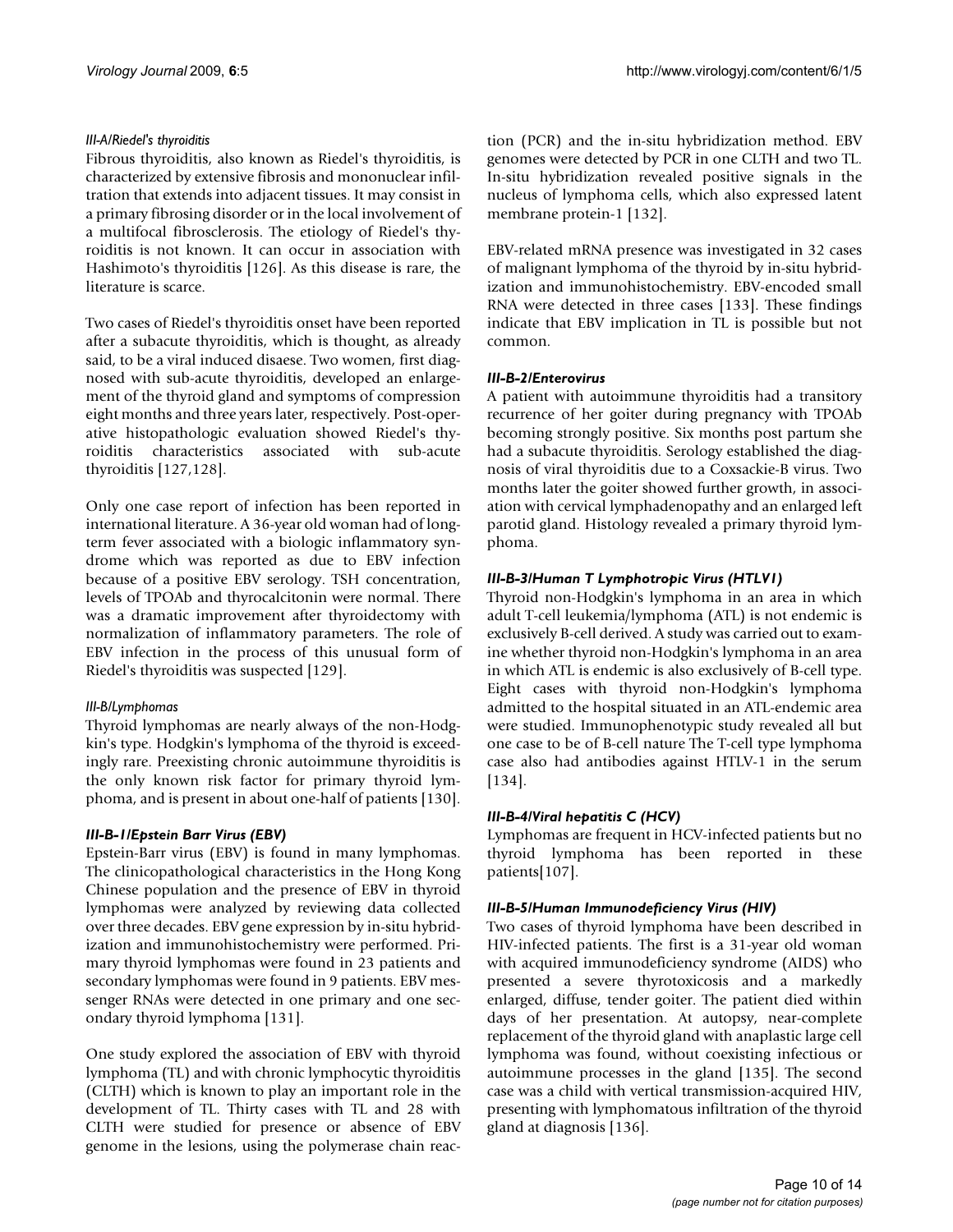### **Conclusion**

Identifying etiological infections in human disease is difficult. Besides the fact that organ tissue is not always available for direct study, the interpretation of virological data must be cautious. The presence of antibodies directed towards a virus does not prove that this pathogen is responsible for the disease, especially when the agent is common in the general population. On the other hand, the absence of viral markers at the onset of the disease does not refute the viral hypothesis. Indeed the triggering infection can take place many years previously. A triggering virus can be cleared from the body without any virological trace except the presence of specific antibodies. It is relevant to look for viral agents in tissues in which they can persist without systemic manifestation. Direct evidence of the presence of viruses or their components in the organ are available for retroviruses (HFV) and mumps in subacute thyroiditis, for retroviruses (HTLV-1, HFV, HIV and SV40) in Graves's disease and for HTLV-1, enterovirus, rubella, mumps virus, HSV, EBV and parvovirus in Hashimoto's thyroiditis. However, it remains to determine whether they are responsible for thyroid diseases or whether they are just innocent bystanders.

A viral disease is the result of an interaction between a virus and the host, in which the genetic background plays a role. Therefore, it cannot be excluded that a virus plays a role in a disease even though most infected individuals do not show any sign of disease.

Further studies are needed to clarify the relationship between viruses and thyroid diseases, in order to develop new strategies for their prevention and/or the treatment.

#### **Competing interests**

The authors declare that they have no competing interests.

#### **Authors' contributions**

RD and DH conceived and wrote the review. Authors read and approved the final manuscript.

#### **Acknowledgements**

The authors thank the teams of the Laboratory of Virology/UPRES EA3610 (Prof. D. Hober) and especially Anne Goffard and Delphine Caloone and of the Service d'Endocrinologie-Diabétologie-Nutrition, CHU Amiens, especially Dr Saraval Marie, and their collaborators. This work was supported by a regional PHRC (PHRC Regional 2005), CHU Amiens, CHRU Lille, Ministère de l'Education Nationale de la Recherche et de la Technologie, Université de Lille II, France.

#### **References**

- Prummel M, Strieder T, Wiersinga WM: **[The environment and](http://www.ncbi.nlm.nih.gov/entrez/query.fcgi?cmd=Retrieve&db=PubMed&dopt=Abstract&list_uids=15132715)**<br>autoimmune thyroid diseases. Eur J Endocrinol 2004, [autoimmune thyroid diseases.](http://www.ncbi.nlm.nih.gov/entrez/query.fcgi?cmd=Retrieve&db=PubMed&dopt=Abstract&list_uids=15132715) **150:**605-618.
- 2. Nishihara E, Ohye H, Amino N, Takata K, Arishima T, Kudo T, Ito M, Kubota S, Fukata S, Miyauchi A: **[Clinical characteristics of 852](http://www.ncbi.nlm.nih.gov/entrez/query.fcgi?cmd=Retrieve&db=PubMed&dopt=Abstract&list_uids=18421188) [patients with subacute thyroiditis before treatment.](http://www.ncbi.nlm.nih.gov/entrez/query.fcgi?cmd=Retrieve&db=PubMed&dopt=Abstract&list_uids=18421188)** *Intern Med* 2008, **47:**725-729.
- 3. Kojima M, Nakamura S, Oyama T, Sugihara S, Sakata N, Masawa N: **[Cellular composition of subacute thyroiditis: an immunohis](http://www.ncbi.nlm.nih.gov/entrez/query.fcgi?cmd=Retrieve&db=PubMed&dopt=Abstract&list_uids=12608662)[tochemical study of six cases.](http://www.ncbi.nlm.nih.gov/entrez/query.fcgi?cmd=Retrieve&db=PubMed&dopt=Abstract&list_uids=12608662)** *Pathol Res Pract* 2002, **198:**833-837.
- 4. Volpe R: **[Thyroiditis: current views of pathogenesis.](http://www.ncbi.nlm.nih.gov/entrez/query.fcgi?cmd=Retrieve&db=PubMed&dopt=Abstract&list_uids=1099362)** *Med Clin North Am* 1975, **59:**1163-1175.
- 5. Martino E, Buratti L, Bartalena L, Mariotti S, Cupini C, Aghini-Lombardi F, Pinchera A: **[High prevalence of subacute thyroiditis](http://www.ncbi.nlm.nih.gov/entrez/query.fcgi?cmd=Retrieve&db=PubMed&dopt=Abstract&list_uids=3624803) [during summer season in Italy.](http://www.ncbi.nlm.nih.gov/entrez/query.fcgi?cmd=Retrieve&db=PubMed&dopt=Abstract&list_uids=3624803)** *J Endocrinol Invest* 1987, **10:**321-323.
- 6. de Bruin TW, Riekhoff FP, de Boer JJ: **[An outbreak of thyrotoxi](http://www.ncbi.nlm.nih.gov/entrez/query.fcgi?cmd=Retrieve&db=PubMed&dopt=Abstract&list_uids=2298855)[cosis due to atypical subacute thyroiditis.](http://www.ncbi.nlm.nih.gov/entrez/query.fcgi?cmd=Retrieve&db=PubMed&dopt=Abstract&list_uids=2298855)** *J Clin Endocrinol Metab* 1990, **70:**396-402.
- 7. Nyulassy S, Hnilica P, Buc M, Guman M, Hirschova V, Stefanovic J: **[Subacute \(de Quervain's\) thyroiditis: association with HLA-](http://www.ncbi.nlm.nih.gov/entrez/query.fcgi?cmd=Retrieve&db=PubMed&dopt=Abstract&list_uids=885992)Bw35 antigen and abnormalities of the complement system, [immunoglobulins and other serum proteins.](http://www.ncbi.nlm.nih.gov/entrez/query.fcgi?cmd=Retrieve&db=PubMed&dopt=Abstract&list_uids=885992)** *J Clin Endocrinol Metab* 1977, **45:**270-274.
- 8. Kramer AB, Roozendaal C, Dullaart RP: **[Familial occurrence of](http://www.ncbi.nlm.nih.gov/entrez/query.fcgi?cmd=Retrieve&db=PubMed&dopt=Abstract&list_uids=15307945) [subacute thyroiditis associated with human leukocyte anti](http://www.ncbi.nlm.nih.gov/entrez/query.fcgi?cmd=Retrieve&db=PubMed&dopt=Abstract&list_uids=15307945)[gen-B35.](http://www.ncbi.nlm.nih.gov/entrez/query.fcgi?cmd=Retrieve&db=PubMed&dopt=Abstract&list_uids=15307945)** *Thyroid* 2004, **14:**544-547.
- 9. Yamamoto M, Saito S, Sakurada T, Tamura M, Kudo Y, Yoshida K, Kaise K, Kaise N, Fukazawa H, Itagaki Y, *et al.*: **[Recurrence of sub](http://www.ncbi.nlm.nih.gov/entrez/query.fcgi?cmd=Retrieve&db=PubMed&dopt=Abstract&list_uids=3250859)[acute thyroiditis over 10 years after the first attack in three](http://www.ncbi.nlm.nih.gov/entrez/query.fcgi?cmd=Retrieve&db=PubMed&dopt=Abstract&list_uids=3250859) [cases.](http://www.ncbi.nlm.nih.gov/entrez/query.fcgi?cmd=Retrieve&db=PubMed&dopt=Abstract&list_uids=3250859)** *Endocrinol Jpn* 1988, **35:**833-839.
- 10. Kacprzak-Bergman I, Nowakowska B: **[Influence of genetic factors](http://www.ncbi.nlm.nih.gov/entrez/query.fcgi?cmd=Retrieve&db=PubMed&dopt=Abstract&list_uids=15928582) [on the susceptibility to HBV infection, its clinical pictures,](http://www.ncbi.nlm.nih.gov/entrez/query.fcgi?cmd=Retrieve&db=PubMed&dopt=Abstract&list_uids=15928582) [and responsiveness to HBV vaccination.](http://www.ncbi.nlm.nih.gov/entrez/query.fcgi?cmd=Retrieve&db=PubMed&dopt=Abstract&list_uids=15928582)** *Arch Immunol Ther Exp (Warsz)* 2005, **53:**139-142.
- 11. Roger M: **[Influence of host genes on HIV-1 disease progres](http://www.ncbi.nlm.nih.gov/entrez/query.fcgi?cmd=Retrieve&db=PubMed&dopt=Abstract&list_uids=9619442)[sion.](http://www.ncbi.nlm.nih.gov/entrez/query.fcgi?cmd=Retrieve&db=PubMed&dopt=Abstract&list_uids=9619442)** *Faseb J* 1998, **12:**625-632.
- 12. Klenerman P, Tolfvenstam T, Price DA, Nixon DF, Broliden K, Oxenius A: **[T lymphocyte responses against human parvovirus](http://www.ncbi.nlm.nih.gov/entrez/query.fcgi?cmd=Retrieve&db=PubMed&dopt=Abstract&list_uids=12116850) [B19: small virus, big response.](http://www.ncbi.nlm.nih.gov/entrez/query.fcgi?cmd=Retrieve&db=PubMed&dopt=Abstract&list_uids=12116850)** *Pathol Biol (Paris)* 2002, **50:**317-325.
- 13. Sato M: **[Virus-like particles in the follicular epithelium of the](http://www.ncbi.nlm.nih.gov/entrez/query.fcgi?cmd=Retrieve&db=PubMed&dopt=Abstract&list_uids=1180050) [thyroid from a patient with subacute thyroiditis \(de Quer](http://www.ncbi.nlm.nih.gov/entrez/query.fcgi?cmd=Retrieve&db=PubMed&dopt=Abstract&list_uids=1180050)[vain's\).](http://www.ncbi.nlm.nih.gov/entrez/query.fcgi?cmd=Retrieve&db=PubMed&dopt=Abstract&list_uids=1180050)** *Acta Pathol Jpn* 1975, **25:**499-501.
- 14. Joasoo A, Robertson P, Murray IP: [Letter: Viral antibodies in thy](http://www.ncbi.nlm.nih.gov/entrez/query.fcgi?cmd=Retrieve&db=PubMed&dopt=Abstract&list_uids=49711)**[rotoxicosis.](http://www.ncbi.nlm.nih.gov/entrez/query.fcgi?cmd=Retrieve&db=PubMed&dopt=Abstract&list_uids=49711)** *Lancet* 1975, **2:**125.
- 15. Stancek D, Stancekova-Gressnerova M, Janotka M, Hnilica P, Oravec D: **[Isolation and some serological and epidemiological data](http://www.ncbi.nlm.nih.gov/entrez/query.fcgi?cmd=Retrieve&db=PubMed&dopt=Abstract&list_uids=806773) [on the viruses recovered from patients with subacute thy](http://www.ncbi.nlm.nih.gov/entrez/query.fcgi?cmd=Retrieve&db=PubMed&dopt=Abstract&list_uids=806773)[roiditis de Quervain.](http://www.ncbi.nlm.nih.gov/entrez/query.fcgi?cmd=Retrieve&db=PubMed&dopt=Abstract&list_uids=806773)** *Med Microbiol Immunol* 1975, **161:**133-144.
- 16. Stancek D, Ciampor F, Mucha V, Hnilica P, Stancekova M: **[Morpho](http://www.ncbi.nlm.nih.gov/entrez/query.fcgi?cmd=Retrieve&db=PubMed&dopt=Abstract&list_uids=9797)logical, cytological and biological observations on viruses iso[lated from patients with subacute thyroiditis de Quervain.](http://www.ncbi.nlm.nih.gov/entrez/query.fcgi?cmd=Retrieve&db=PubMed&dopt=Abstract&list_uids=9797)** *Acta Virol* 1976, **20:**183-188.
- 17. Werner J, Gelderblom H: **[Isolation of foamy virus from patients](http://www.ncbi.nlm.nih.gov/entrez/query.fcgi?cmd=Retrieve&db=PubMed&dopt=Abstract&list_uids=89378) [with de Quervain thyroiditis.](http://www.ncbi.nlm.nih.gov/entrez/query.fcgi?cmd=Retrieve&db=PubMed&dopt=Abstract&list_uids=89378)** *Lancet* 1979, **2:**258-259.
- 18. Debons-Guillemin MC, Valla J, Gazeau J, Wybier-Franqui J, Giron ML, Toubert ME, Canivet M, Peries J: **[No evidence of spumaretrovi](http://www.ncbi.nlm.nih.gov/entrez/query.fcgi?cmd=Retrieve&db=PubMed&dopt=Abstract&list_uids=1333778)[rus infection markers in 19 cases of De Quervain's thyroidi](http://www.ncbi.nlm.nih.gov/entrez/query.fcgi?cmd=Retrieve&db=PubMed&dopt=Abstract&list_uids=1333778)[tis.](http://www.ncbi.nlm.nih.gov/entrez/query.fcgi?cmd=Retrieve&db=PubMed&dopt=Abstract&list_uids=1333778)** *AIDS Res Hum Retroviruses* 1992, **8:**1547.
- 19. Wick G, Grubeck-Loebenstein B, Trieb K, Kalischnig G, Aguzzi A: **[Human foamy virus antigens in thyroid tissue of Graves' dis](http://www.ncbi.nlm.nih.gov/entrez/query.fcgi?cmd=Retrieve&db=PubMed&dopt=Abstract&list_uids=1336420)[ease patients.](http://www.ncbi.nlm.nih.gov/entrez/query.fcgi?cmd=Retrieve&db=PubMed&dopt=Abstract&list_uids=1336420)** *Int Arch Allergy Immunol* 1992, **99:**153-156.
- 20. Schweizer M, Turek R, Hahn H, Schliephake A, Netzer KO, Eder G, Reinhardt M, Rethwilm A, Neumann-Haefelin D: **[Markers of foamy](http://www.ncbi.nlm.nih.gov/entrez/query.fcgi?cmd=Retrieve&db=PubMed&dopt=Abstract&list_uids=7734189) [virus infections in monkeys, apes, and accidentally infected](http://www.ncbi.nlm.nih.gov/entrez/query.fcgi?cmd=Retrieve&db=PubMed&dopt=Abstract&list_uids=7734189) humans: appropriate testing fails to confirm suspected [foamy virus prevalence in humans.](http://www.ncbi.nlm.nih.gov/entrez/query.fcgi?cmd=Retrieve&db=PubMed&dopt=Abstract&list_uids=7734189)** *AIDS Res Hum Retroviruses* 1995, **11:**161-170.
- 21. Meiering CD, Comstock KE, Linial ML: **[Multiple integrations of](http://www.ncbi.nlm.nih.gov/entrez/query.fcgi?cmd=Retrieve&db=PubMed&dopt=Abstract&list_uids=10644342) [human foamy virus in persistently infected human erythro](http://www.ncbi.nlm.nih.gov/entrez/query.fcgi?cmd=Retrieve&db=PubMed&dopt=Abstract&list_uids=10644342)[leukemia cells.](http://www.ncbi.nlm.nih.gov/entrez/query.fcgi?cmd=Retrieve&db=PubMed&dopt=Abstract&list_uids=10644342)** *J Virol* 2000, **74:**1718-1726.
- 22. Eylan E, Zmucky RCS: **[Mumps virus and subacute thyroiditis.](http://www.ncbi.nlm.nih.gov/entrez/query.fcgi?cmd=Retrieve&db=PubMed&dopt=Abstract&list_uids=13429875) [Evidence of a causal association.](http://www.ncbi.nlm.nih.gov/entrez/query.fcgi?cmd=Retrieve&db=PubMed&dopt=Abstract&list_uids=13429875)** *Lancet* 1957, **272:**1062-1067.
- 23. Parmar RC, Bavdekar SB, Sahu DR, Warke S, Kamat JR: **[Thyroiditis](http://www.ncbi.nlm.nih.gov/entrez/query.fcgi?cmd=Retrieve&db=PubMed&dopt=Abstract&list_uids=11419514) [as a presenting feature of mumps.](http://www.ncbi.nlm.nih.gov/entrez/query.fcgi?cmd=Retrieve&db=PubMed&dopt=Abstract&list_uids=11419514)** *Pediatr Infect D* 2001, **20(6):**637-638.
- 24. Volpe R, Row VV, Ezrin C: **[Circulating viral and thyroid antibod](http://www.ncbi.nlm.nih.gov/entrez/query.fcgi?cmd=Retrieve&db=PubMed&dopt=Abstract&list_uids=4292248)[ies in subacute thyroiditis.](http://www.ncbi.nlm.nih.gov/entrez/query.fcgi?cmd=Retrieve&db=PubMed&dopt=Abstract&list_uids=4292248)** *J Clin Endocrinol Metab* 1967, **27:**1275-1284.
- 25. Brouqui P, Raoult D, Conte-Devolx B: **[Coxsackie thyroiditis.](http://www.ncbi.nlm.nih.gov/entrez/query.fcgi?cmd=Retrieve&db=PubMed&dopt=Abstract&list_uids=1851403)** *Ann Intern Med* 1991, **114:**1063-1064.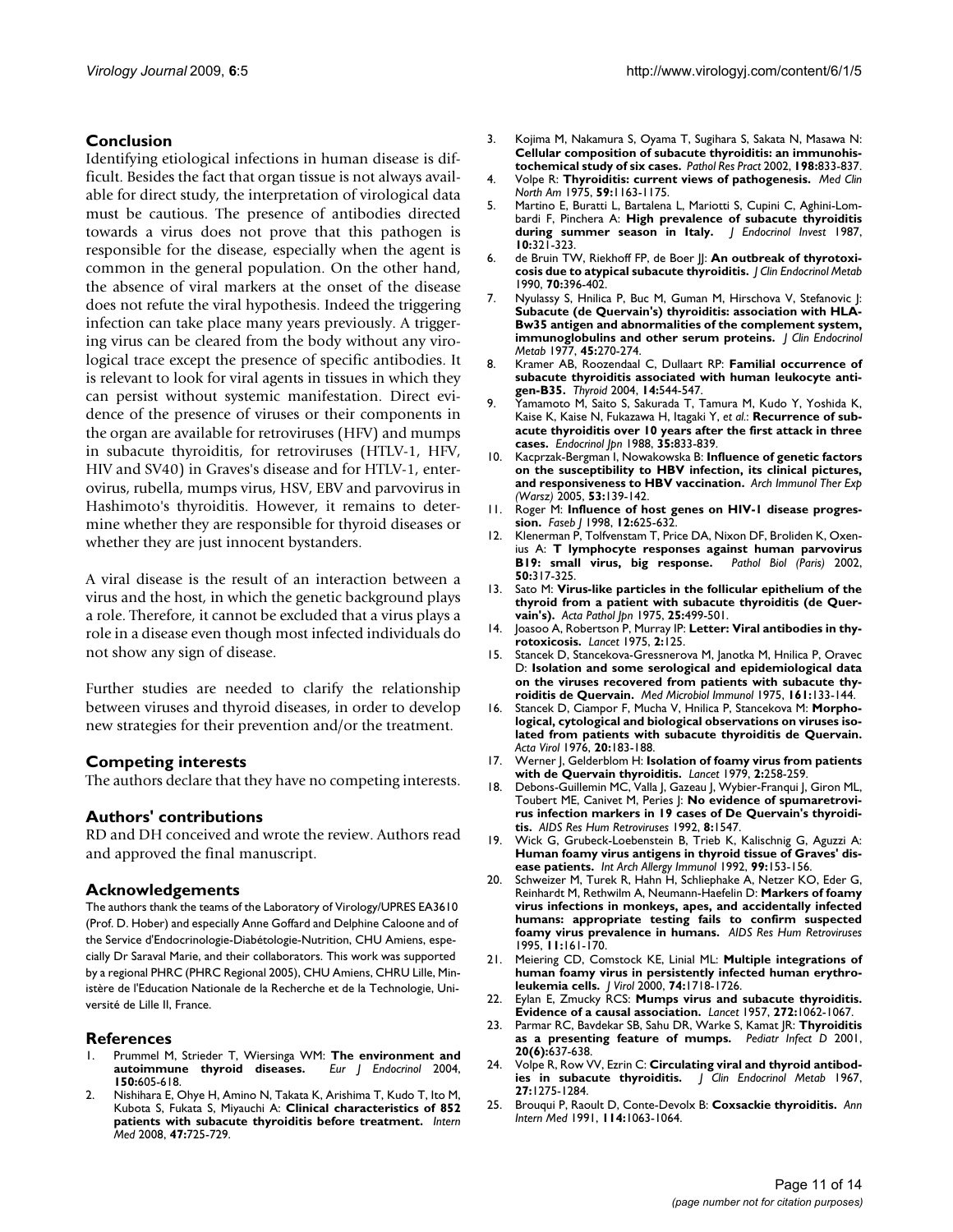- 26. Luotola K, Hyoty H, Salmi J, Miettinen A, Helin H, Pasternack A: **[Eval](http://www.ncbi.nlm.nih.gov/entrez/query.fcgi?cmd=Retrieve&db=PubMed&dopt=Abstract&list_uids=9637274)[uation of infectious etiology in subacute thyroiditis–lack of](http://www.ncbi.nlm.nih.gov/entrez/query.fcgi?cmd=Retrieve&db=PubMed&dopt=Abstract&list_uids=9637274) [association with coxsackievirus infection.](http://www.ncbi.nlm.nih.gov/entrez/query.fcgi?cmd=Retrieve&db=PubMed&dopt=Abstract&list_uids=9637274)** *Apmis* 1998, **106:**500-504.
- 27. Espino Montoro A, Medina Perez M, Gonzalez Martin MC, Asencio Marchante R, Lopez Chozas J: **[Subacute thyroiditis associated](http://www.ncbi.nlm.nih.gov/entrez/query.fcgi?cmd=Retrieve&db=PubMed&dopt=Abstract&list_uids=11109652) [with positive antibodies to the Epstein-Barr virus.](http://www.ncbi.nlm.nih.gov/entrez/query.fcgi?cmd=Retrieve&db=PubMed&dopt=Abstract&list_uids=11109652)** *An Med Interna* 2000, **17:**546-548.
- 28. Volta C, Carano N, Street ME, Bernasconi S: **[Atypical subacute](http://www.ncbi.nlm.nih.gov/entrez/query.fcgi?cmd=Retrieve&db=PubMed&dopt=Abstract&list_uids=16279854) [thyroiditis caused by Epstein-Barr virus infection in a three](http://www.ncbi.nlm.nih.gov/entrez/query.fcgi?cmd=Retrieve&db=PubMed&dopt=Abstract&list_uids=16279854)[year-old girl.](http://www.ncbi.nlm.nih.gov/entrez/query.fcgi?cmd=Retrieve&db=PubMed&dopt=Abstract&list_uids=16279854)** *Thyroid* 2005, **15:**1189-1190.
- 29. Al Maawali A, Al Yaarubi S, Al Futaisi A: **[An infant with cytomeg](http://www.ncbi.nlm.nih.gov/entrez/query.fcgi?cmd=Retrieve&db=PubMed&dopt=Abstract&list_uids=18422033)[alovirus-induced subacute thyroiditis.](http://www.ncbi.nlm.nih.gov/entrez/query.fcgi?cmd=Retrieve&db=PubMed&dopt=Abstract&list_uids=18422033)** *J Pediatr Endocrinol Metab* 2008, **21:**191-193.
- 30. Mori K, Yoshida K, Funato T, Ishii T, Nomura T, Fukuzawa H, Sayama N, Hori H, Ito S, Sasaki T: **[Failure in detection of Epstein-Barr](http://www.ncbi.nlm.nih.gov/entrez/query.fcgi?cmd=Retrieve&db=PubMed&dopt=Abstract&list_uids=9915102) [virus and cytomegalovirus in specimen obtained by fine nee](http://www.ncbi.nlm.nih.gov/entrez/query.fcgi?cmd=Retrieve&db=PubMed&dopt=Abstract&list_uids=9915102)dle aspiration biopsy of thyroid in patients with subacute thy[roiditis.](http://www.ncbi.nlm.nih.gov/entrez/query.fcgi?cmd=Retrieve&db=PubMed&dopt=Abstract&list_uids=9915102)** *Tohoku J Exp Med* 1998, **186:**13-17.
- 31. Nakamura S, Kosaka J, Sugimoto M, Watanabe H, Shima H, Takuno H: **[Silent thyroiditis following rubella.](http://www.ncbi.nlm.nih.gov/entrez/query.fcgi?cmd=Retrieve&db=PubMed&dopt=Abstract&list_uids=2384053)** *Endocrinol Jpn* 1990, **37:**79-85.
- 32. Volpe R: **The management of subacute (de Quervain's) thyroiditis.** *Thyroid* 1993, **5:**253-255.
- 33. Canaris GJ, Manowitz NR, Mayor G, Ridgway EC: **[The Colorado](http://www.ncbi.nlm.nih.gov/entrez/query.fcgi?cmd=Retrieve&db=PubMed&dopt=Abstract&list_uids=10695693) [thyroid disease prevalence study.](http://www.ncbi.nlm.nih.gov/entrez/query.fcgi?cmd=Retrieve&db=PubMed&dopt=Abstract&list_uids=10695693)** *Arch Intern Med* 2000, **160:**526-534.
- 34. Vanderpump MP, Tunbridge WM, French JM, Appleton D, Bates D, Clark F, Grimley Evans J, Hasan DM, Rodgers H, Tunbridge F: **[The](http://www.ncbi.nlm.nih.gov/entrez/query.fcgi?cmd=Retrieve&db=PubMed&dopt=Abstract&list_uids=7641412) [incidence of thyroid disorders in the community: a twenty](http://www.ncbi.nlm.nih.gov/entrez/query.fcgi?cmd=Retrieve&db=PubMed&dopt=Abstract&list_uids=7641412) [year follow-up of the Whickam Survey.](http://www.ncbi.nlm.nih.gov/entrez/query.fcgi?cmd=Retrieve&db=PubMed&dopt=Abstract&list_uids=7641412)** *Clinical Endocrinology (Oxf)* 1995, **43(1):**55-68.
- 35. Tomer Y, Davies T: **Infection, thyroid disease, and autoimmunity.** *Endocrine Rev* 1993, **14:**107-120.
- 36. Davies TF: **[Infection and Autoimmune Thyroid Disease.](http://www.ncbi.nlm.nih.gov/entrez/query.fcgi?cmd=Retrieve&db=PubMed&dopt=Abstract&list_uids=18326006)** *J Clin Endocrinol Metab* 2008, **93:**674-676.
- 37. Bach JF: **[\[Infections and autoimmunity\].](http://www.ncbi.nlm.nih.gov/entrez/query.fcgi?cmd=Retrieve&db=PubMed&dopt=Abstract&list_uids=16475262)** *Rev Med Interne* 2005, **26:**32-34.
- 38. Kondrashova A, Viskari H, Haapala AM, Seiskari T, Kulmala P, Ilonen J, Knip M, Hyoty H: **[Serological evidence of thyroid autoimmu](http://www.ncbi.nlm.nih.gov/entrez/query.fcgi?cmd=Retrieve&db=PubMed&dopt=Abstract&list_uids=18073310)[nity among schoolchildren in two different socioeconomic](http://www.ncbi.nlm.nih.gov/entrez/query.fcgi?cmd=Retrieve&db=PubMed&dopt=Abstract&list_uids=18073310) [environments.](http://www.ncbi.nlm.nih.gov/entrez/query.fcgi?cmd=Retrieve&db=PubMed&dopt=Abstract&list_uids=18073310)** *J Clin Endocrinol Metab* 2008, **93:**729-734.
- 39. Harii N, Lewis CJ, Vasko V, McCall K, Benavides-Peralta U, Sun X, Ringel MD, Saji M, Giuliani C, Napolitano G, *et al.*: **[Thyrocytes](http://www.ncbi.nlm.nih.gov/entrez/query.fcgi?cmd=Retrieve&db=PubMed&dopt=Abstract&list_uids=15661832) [express a functional toll-like receptor 3: overexpression can](http://www.ncbi.nlm.nih.gov/entrez/query.fcgi?cmd=Retrieve&db=PubMed&dopt=Abstract&list_uids=15661832) be induced by viral infection and reversed by phenylmethimazole and is associated with Hashimoto's autoimmune thy[roiditis.](http://www.ncbi.nlm.nih.gov/entrez/query.fcgi?cmd=Retrieve&db=PubMed&dopt=Abstract&list_uids=15661832)** *Mol Endocrinol* 2005, **19:**1231-1250.
- 40. Takeda K, Kaisho T, Akira S: **[Toll-like receptors.](http://www.ncbi.nlm.nih.gov/entrez/query.fcgi?cmd=Retrieve&db=PubMed&dopt=Abstract&list_uids=12524386)** *Annu Rev Immunol* 2003, **21:**335-376.
- 41. Misaki T, Iida Y, Kasagi K, Konishi J: **[Seasonal variation in relapse](http://www.ncbi.nlm.nih.gov/entrez/query.fcgi?cmd=Retrieve&db=PubMed&dopt=Abstract&list_uids=14709836) [rate of graves' disease after thionamide drug treatment.](http://www.ncbi.nlm.nih.gov/entrez/query.fcgi?cmd=Retrieve&db=PubMed&dopt=Abstract&list_uids=14709836)** *Endocr J* 2003, **50:**669-672.
- 42. Cox SP, Phillips DI, Osmond C: **[Does infection initiate Graves](http://www.ncbi.nlm.nih.gov/entrez/query.fcgi?cmd=Retrieve&db=PubMed&dopt=Abstract&list_uids=2491641) [disease? A population based 10 year study.](http://www.ncbi.nlm.nih.gov/entrez/query.fcgi?cmd=Retrieve&db=PubMed&dopt=Abstract&list_uids=2491641)** *Autoimmunity* 1989, **4:**43-49.
- 43. Phillips DI, Barker DJ, Rees Smith B, Didcote S, Morgan D: **[The geo](http://www.ncbi.nlm.nih.gov/entrez/query.fcgi?cmd=Retrieve&db=PubMed&dopt=Abstract&list_uids=3000650)[graphical distribution of thyrotoxicosis in England according](http://www.ncbi.nlm.nih.gov/entrez/query.fcgi?cmd=Retrieve&db=PubMed&dopt=Abstract&list_uids=3000650) [to the presence or absence of TSH-receptor antibodies.](http://www.ncbi.nlm.nih.gov/entrez/query.fcgi?cmd=Retrieve&db=PubMed&dopt=Abstract&list_uids=3000650)** *Clin Endocrinol (Oxf)* 1985, **23:**283-287.
- 44. Krassas GE, Tziomalos K, Pontikides N, Lewy H, Laron Z: **[Seasonal](http://www.ncbi.nlm.nih.gov/entrez/query.fcgi?cmd=Retrieve&db=PubMed&dopt=Abstract&list_uids=17535862)[ity of month of birth of patients with Graves' and Hashim](http://www.ncbi.nlm.nih.gov/entrez/query.fcgi?cmd=Retrieve&db=PubMed&dopt=Abstract&list_uids=17535862)[oto's diseases differ from that in the general population.](http://www.ncbi.nlm.nih.gov/entrez/query.fcgi?cmd=Retrieve&db=PubMed&dopt=Abstract&list_uids=17535862)** *Eur J Endocrinol* 2007, **156:**631-636.
- 45. Weetman AP, Smallridge RC, Nutman TB, Burman KD: **[Persistent](http://www.ncbi.nlm.nih.gov/entrez/query.fcgi?cmd=Retrieve&db=PubMed&dopt=Abstract&list_uids=2441062) [thyroid autoimmunity after subacute thyroiditis.](http://www.ncbi.nlm.nih.gov/entrez/query.fcgi?cmd=Retrieve&db=PubMed&dopt=Abstract&list_uids=2441062)** *J Clin Lab Immunol* 1987, **23:**1-6.
- Benker G, Olbricht T, Windeck R, Wagner R, Albers H, Lederbogen S, Hoff HG, Reinwein D: **[The sonographical and functional](http://www.ncbi.nlm.nih.gov/entrez/query.fcgi?cmd=Retrieve&db=PubMed&dopt=Abstract&list_uids=3291524) [sequelae of de Quervain's subacute thyroiditis: long-term](http://www.ncbi.nlm.nih.gov/entrez/query.fcgi?cmd=Retrieve&db=PubMed&dopt=Abstract&list_uids=3291524) [follow-up.](http://www.ncbi.nlm.nih.gov/entrez/query.fcgi?cmd=Retrieve&db=PubMed&dopt=Abstract&list_uids=3291524)** *Acta Endocrinol (Copenh)* 1988, **117:**435-441.
- 47. Wartofsky L, Schaaf M: **[Graves' disease with thyrotoxicosis fol](http://www.ncbi.nlm.nih.gov/entrez/query.fcgi?cmd=Retrieve&db=PubMed&dopt=Abstract&list_uids=3674062)[lowing subacute thyroiditis.](http://www.ncbi.nlm.nih.gov/entrez/query.fcgi?cmd=Retrieve&db=PubMed&dopt=Abstract&list_uids=3674062)** *Am J Med* 1987, **81(4):**761-764.
- 48. Perloff WH: **[Thyrotoxicosis following acute thyroiditis: a](http://www.ncbi.nlm.nih.gov/entrez/query.fcgi?cmd=Retrieve&db=PubMed&dopt=Abstract&list_uids=13306772) [report of five cases.](http://www.ncbi.nlm.nih.gov/entrez/query.fcgi?cmd=Retrieve&db=PubMed&dopt=Abstract&list_uids=13306772)** *J Clin Endocrinol Metab* 1956, **16:**542-546.
- 49. Werner SC: **[Graves' disease following acute \(subacute\) thy](http://www.ncbi.nlm.nih.gov/entrez/query.fcgi?cmd=Retrieve&db=PubMed&dopt=Abstract&list_uids=583118)[roiditis.](http://www.ncbi.nlm.nih.gov/entrez/query.fcgi?cmd=Retrieve&db=PubMed&dopt=Abstract&list_uids=583118)** *Arch Intern Med* 1979, **139:**1313-1315.
- 50. Iitaka M, Momotani N, Hisaoka T, Noh JY, Ishikawa N, Ishii J, Katayama S, Ito K: **[TSH receptor antibody-associated thyroid](http://www.ncbi.nlm.nih.gov/entrez/query.fcgi?cmd=Retrieve&db=PubMed&dopt=Abstract&list_uids=9640411) [dysfunction following subacute thyroiditis.](http://www.ncbi.nlm.nih.gov/entrez/query.fcgi?cmd=Retrieve&db=PubMed&dopt=Abstract&list_uids=9640411)** *Clin Endocrinol (Oxf)* 1998, **48:**445-453.
- 51. Lindberg B, Ahlfors K, Carlsson A, Ericsson UB, Landin-Olsson M, Lernmark A, Ludvigsson J, Sundkvist G, Ivarsson SA: **[Previous expo](http://www.ncbi.nlm.nih.gov/entrez/query.fcgi?cmd=Retrieve&db=PubMed&dopt=Abstract&list_uids=10390298)[sure to measles, mumps, and rubella–but not vaccination](http://www.ncbi.nlm.nih.gov/entrez/query.fcgi?cmd=Retrieve&db=PubMed&dopt=Abstract&list_uids=10390298) during adolescence–correlates to the prevalence of pancre[atic and thyroid autoantibodies.](http://www.ncbi.nlm.nih.gov/entrez/query.fcgi?cmd=Retrieve&db=PubMed&dopt=Abstract&list_uids=10390298)** *Pediatrics* 1999, **104:**e12.
- 52. Tomoyose T, Komiya I, Takara M, Yabiku K, Kinjo Y, Shimajiri Y, Yogi H, Kouki T, Masuda M, Takasu N: **[Cytotoxic T-lymphocyte anti](http://www.ncbi.nlm.nih.gov/entrez/query.fcgi?cmd=Retrieve&db=PubMed&dopt=Abstract&list_uids=12225635)[gen-4 gene polymorphisms and human T-cell lymphotrophic](http://www.ncbi.nlm.nih.gov/entrez/query.fcgi?cmd=Retrieve&db=PubMed&dopt=Abstract&list_uids=12225635) virus-1 infection: their associations with Hashimoto thyroidi[tis in Japanese patients.](http://www.ncbi.nlm.nih.gov/entrez/query.fcgi?cmd=Retrieve&db=PubMed&dopt=Abstract&list_uids=12225635)** *Thyroid* 2002, **12:**673-677.
- 53. Nakachi K, Takasu N, Akamine H, Komiya I, Ishikawa K, Shinjyo T, Masuda M: **Association of HLTV-1 with autoimmune thyroiditis in patients with adult T-cell leukemia (ATL) and in HTLV-1 carriers and a patient of ATL with autoimmune thyroiditis and uveites.** *6th Asia and Oceania Thyroid Association Congress; Osaka, Japan* 1997.
- 54. Kawai H, Saito M, Takagi M, Tsuchihashi T, Arii Y, Kondo A, Iwasa M, Hirose T, Hizawa K, Saito S: **[Hashimoto's thyroiditis in HTLV-I](http://www.ncbi.nlm.nih.gov/entrez/query.fcgi?cmd=Retrieve&db=PubMed&dopt=Abstract&list_uids=1286230) [carriers.](http://www.ncbi.nlm.nih.gov/entrez/query.fcgi?cmd=Retrieve&db=PubMed&dopt=Abstract&list_uids=1286230)** *Intern Med* 1992, **31:**1213-1216.
- 55. Kawai H, Inui T, Kashiwagi S, Tsuchihashi T, Masuda K, Kondo A, Niki S, Iwasa M, Saito S: **[HTLV-I infection in patients with autoim](http://www.ncbi.nlm.nih.gov/entrez/query.fcgi?cmd=Retrieve&db=PubMed&dopt=Abstract&list_uids=1460458)[mune thyroiditis \(Hashimoto's thyroiditis\).](http://www.ncbi.nlm.nih.gov/entrez/query.fcgi?cmd=Retrieve&db=PubMed&dopt=Abstract&list_uids=1460458)** *J Med Virol* 1992, **38:**138-141.
- 56. Akamine H, Takasu N, Komiya I, Ishikawa K, Shinjyo T, Nakachi K, Masuda M: **[Association of HTLV-I with autoimmune thyroidi](http://www.ncbi.nlm.nih.gov/entrez/query.fcgi?cmd=Retrieve&db=PubMed&dopt=Abstract&list_uids=8959086)[tis in patients with adult T-cell leukaemia \(ATL\) and in](http://www.ncbi.nlm.nih.gov/entrez/query.fcgi?cmd=Retrieve&db=PubMed&dopt=Abstract&list_uids=8959086) [HTLV-I carriers.](http://www.ncbi.nlm.nih.gov/entrez/query.fcgi?cmd=Retrieve&db=PubMed&dopt=Abstract&list_uids=8959086)** *Clin Endocrinol (Oxf)* 1996, **45:**461-466.
- 57. Matsuda T, Tomita M, Uchihara JN, Okudaira T, Ohshiro K, Tomoyose T, Ikema T, Masuda M, Saito M, Osame M, *et al.*: **[Human T cell](http://www.ncbi.nlm.nih.gov/entrez/query.fcgi?cmd=Retrieve&db=PubMed&dopt=Abstract&list_uids=16076945) [leukemia virus type I-infected patients with Hashimoto's](http://www.ncbi.nlm.nih.gov/entrez/query.fcgi?cmd=Retrieve&db=PubMed&dopt=Abstract&list_uids=16076945) [thyroiditis and Graves' disease.](http://www.ncbi.nlm.nih.gov/entrez/query.fcgi?cmd=Retrieve&db=PubMed&dopt=Abstract&list_uids=16076945)** *J Clin Endocrinol Metab* 2005, **90:**5704-5710.
- 58. Mine H, Kawai H, Yokoi K, Akaike M, Saito S: **[High frequencies of](http://www.ncbi.nlm.nih.gov/entrez/query.fcgi?cmd=Retrieve&db=PubMed&dopt=Abstract&list_uids=8872861) [human T-lymphotropic virus type I \(HTLV-I\) infection and](http://www.ncbi.nlm.nih.gov/entrez/query.fcgi?cmd=Retrieve&db=PubMed&dopt=Abstract&list_uids=8872861) presence of HTLV-II proviral DNA in blood donors with anti[thyroid antibodies.](http://www.ncbi.nlm.nih.gov/entrez/query.fcgi?cmd=Retrieve&db=PubMed&dopt=Abstract&list_uids=8872861)** *J Mol Med* 1996, **74:**471-477.
- Kawai H, Mitsui T, Yokoi K, Akaike M, Hirose K, Hizawa K, Saito S: **[Evidence of HTLV-I in thyroid tissue in an HTLV-I carrier](http://www.ncbi.nlm.nih.gov/entrez/query.fcgi?cmd=Retrieve&db=PubMed&dopt=Abstract&list_uids=8773264) [with Hashimoto's thyroiditis.](http://www.ncbi.nlm.nih.gov/entrez/query.fcgi?cmd=Retrieve&db=PubMed&dopt=Abstract&list_uids=8773264)** *J Mol Med* 1996, **74:**275-278.
- 60. Mizokami T, Okamura K, Kohno T, Sato K, Ikenoue H, Kuroda T, Inokuchi K, Fujishima M: **[Human T-lymphotropic virus type I](http://www.ncbi.nlm.nih.gov/entrez/query.fcgi?cmd=Retrieve&db=PubMed&dopt=Abstract&list_uids=7775639)[associated uveitis in patients with Graves' disease treated](http://www.ncbi.nlm.nih.gov/entrez/query.fcgi?cmd=Retrieve&db=PubMed&dopt=Abstract&list_uids=7775639) [with methylmercaptoimidazole.](http://www.ncbi.nlm.nih.gov/entrez/query.fcgi?cmd=Retrieve&db=PubMed&dopt=Abstract&list_uids=7775639)** *J Clin Endocrinol Metab* 1995, **80:**1904-1907.
- 61. Kawai H, Yokoi K, Akaike M, Kunishige M, Abe M, Tanouchi Y, Mine H, Mimura Y, Saito S: **[Graves' disease in HTLV-I carriers.](http://www.ncbi.nlm.nih.gov/entrez/query.fcgi?cmd=Retrieve&db=PubMed&dopt=Abstract&list_uids=7627634)** *J Mol Med* 1995, **73:**85-88.
- 62. Sarui H, Sano A, Maruyama T, Nakashima K, Takeda N, Yasuda K: **[Severe graves ophthalmopathy accompanied by HTLV-1](http://www.ncbi.nlm.nih.gov/entrez/query.fcgi?cmd=Retrieve&db=PubMed&dopt=Abstract&list_uids=12186105) associated uveitis (HAU) and anti-neutrophil cytoplasmic antibody-related vasculitis: a case report and a review of the [literature of HAU with Graves disease.](http://www.ncbi.nlm.nih.gov/entrez/query.fcgi?cmd=Retrieve&db=PubMed&dopt=Abstract&list_uids=12186105)** *Am J Med Sci* 2002, **324:**109-114.
- 63. Ono A, Ikeda E, Mochizuki M, Matsuoka M, Yamaguchi K, Sawada T, Yamane S, Tokudome S, Watanabe T: **[Provirus load in patients](http://www.ncbi.nlm.nih.gov/entrez/query.fcgi?cmd=Retrieve&db=PubMed&dopt=Abstract&list_uids=9703358) [with human T-cell leukemia virus type 1 uveitis correlates](http://www.ncbi.nlm.nih.gov/entrez/query.fcgi?cmd=Retrieve&db=PubMed&dopt=Abstract&list_uids=9703358) [with precedent Graves' disease and disease activities.](http://www.ncbi.nlm.nih.gov/entrez/query.fcgi?cmd=Retrieve&db=PubMed&dopt=Abstract&list_uids=9703358)** *Jpn J Cancer Res* 1998, **89:**608-614.
- 64. Kubonishi I, Kubota T, Sawada T, Tanaka Y, Machida H, Yoshida O, Fukushima A, Ueno H, Ohtsuki Y, Miyoshi I: **[An HTLV-I carrier](http://www.ncbi.nlm.nih.gov/entrez/query.fcgi?cmd=Retrieve&db=PubMed&dopt=Abstract&list_uids=9277055) [with Graves' disease followed by uveitis: isolation of HTLV-I](http://www.ncbi.nlm.nih.gov/entrez/query.fcgi?cmd=Retrieve&db=PubMed&dopt=Abstract&list_uids=9277055) [from thyroid tissue.](http://www.ncbi.nlm.nih.gov/entrez/query.fcgi?cmd=Retrieve&db=PubMed&dopt=Abstract&list_uids=9277055)** *Int J Hematol* 1997, **66:**233-237.
- 65. Zandman-Goddard G, Shoenfeld Y: **[HIV and autoimmunity.](http://www.ncbi.nlm.nih.gov/entrez/query.fcgi?cmd=Retrieve&db=PubMed&dopt=Abstract&list_uids=12848988)** *Autoimmun Rev* 2002, **1:**329-337.
- 66. Hoffmann CJ, Brown TT: **[Thyroid function abnormalities in](http://www.ncbi.nlm.nih.gov/entrez/query.fcgi?cmd=Retrieve&db=PubMed&dopt=Abstract&list_uids=17638201) [HIV-infected patients.](http://www.ncbi.nlm.nih.gov/entrez/query.fcgi?cmd=Retrieve&db=PubMed&dopt=Abstract&list_uids=17638201)** *Clin Infect Dis* 2007, **45:**488-494.
- 67. Beltran S, Lescure FX, Desailloud R, Douadi Y, Smail A, El Esper I, Arlot S, Schmit JL, Group TaV: **[Increased prevalence of hypothy](http://www.ncbi.nlm.nih.gov/entrez/query.fcgi?cmd=Retrieve&db=PubMed&dopt=Abstract&list_uids=12905143)[roidism among human immunodeficiency virus-infected](http://www.ncbi.nlm.nih.gov/entrez/query.fcgi?cmd=Retrieve&db=PubMed&dopt=Abstract&list_uids=12905143) [patients: a need for screening.](http://www.ncbi.nlm.nih.gov/entrez/query.fcgi?cmd=Retrieve&db=PubMed&dopt=Abstract&list_uids=12905143)** *Clin Infect Dis* 2003, **37:**579-583.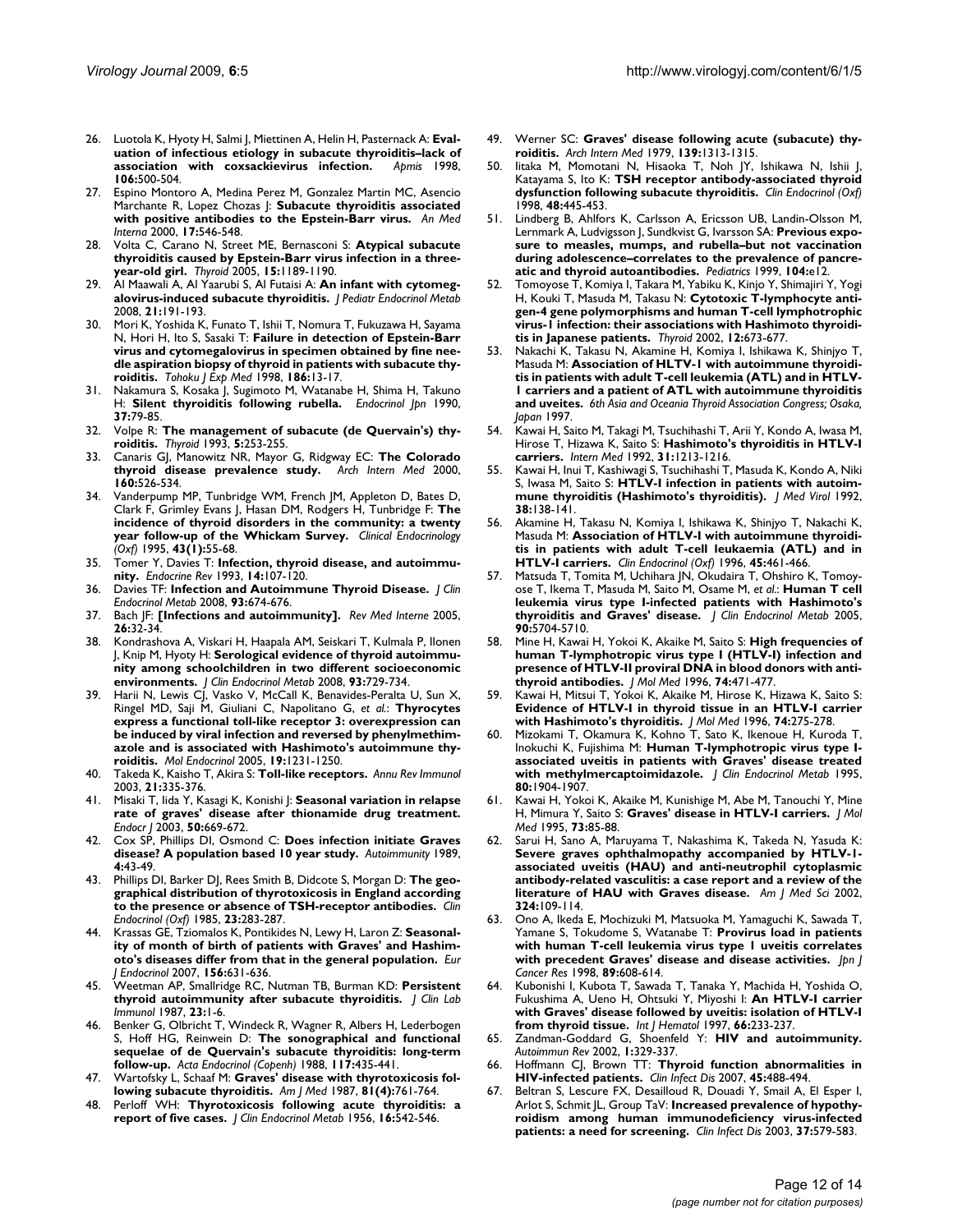- 68. Beltran S, Lescure F, El Esper I, Schmit JL, Desailloud R: **[Subclinical](http://www.ncbi.nlm.nih.gov/entrez/query.fcgi?cmd=Retrieve&db=PubMed&dopt=Abstract&list_uids=16685132) [hypothyroidism in HIV-infected patients is not an autoim](http://www.ncbi.nlm.nih.gov/entrez/query.fcgi?cmd=Retrieve&db=PubMed&dopt=Abstract&list_uids=16685132)[mune disease.](http://www.ncbi.nlm.nih.gov/entrez/query.fcgi?cmd=Retrieve&db=PubMed&dopt=Abstract&list_uids=16685132)** *Horm Res* 2006, **66:**21-26.
- 69. Drabick JJ, Horning VL, Lennox JL, Coyne PE, Oster CN, Knight RD, Dillard TA, Fuller SA, Damato JJ, Burke DS: **[A retrospective anal](http://www.ncbi.nlm.nih.gov/entrez/query.fcgi?cmd=Retrieve&db=PubMed&dopt=Abstract&list_uids=1900597)[ysis of diseases associated with indeterminate HIV western](http://www.ncbi.nlm.nih.gov/entrez/query.fcgi?cmd=Retrieve&db=PubMed&dopt=Abstract&list_uids=1900597) [blot patterns.](http://www.ncbi.nlm.nih.gov/entrez/query.fcgi?cmd=Retrieve&db=PubMed&dopt=Abstract&list_uids=1900597)** *Mil Med* 1991, **156:**93-96.
- 70. Ciampolillo A, Marini V, Mirakian R, Buscema M, Schulz T, Pujol-Borrell R, Bottazzo GF: **[Retrovirus-like sequences in Graves' dis](http://www.ncbi.nlm.nih.gov/entrez/query.fcgi?cmd=Retrieve&db=PubMed&dopt=Abstract&list_uids=2566049)[ease: implications for human autoimmunity.](http://www.ncbi.nlm.nih.gov/entrez/query.fcgi?cmd=Retrieve&db=PubMed&dopt=Abstract&list_uids=2566049)** *Lancet* 1989, **1:**1096-1100.
- 71. Nagasaka A, Nakai A, Oda N, Kotake M, Iwase K, Yoshida S: **[Reverse](http://www.ncbi.nlm.nih.gov/entrez/query.fcgi?cmd=Retrieve&db=PubMed&dopt=Abstract&list_uids=10931095) [transcriptase is elevated in the thyroid tissue from Graves'](http://www.ncbi.nlm.nih.gov/entrez/query.fcgi?cmd=Retrieve&db=PubMed&dopt=Abstract&list_uids=10931095) [disease patients.](http://www.ncbi.nlm.nih.gov/entrez/query.fcgi?cmd=Retrieve&db=PubMed&dopt=Abstract&list_uids=10931095)** *Clin Endocrinol (Oxf)* 2000, **53:**155-159.
- 72. Tominaga T, Katamine S, Namba H, Yokoyama N, Nakamura S, Morita S, Yamashita S, Izumi M, Miyamoto T, Nagataki S: **[Lack of evi](http://www.ncbi.nlm.nih.gov/entrez/query.fcgi?cmd=Retrieve&db=PubMed&dopt=Abstract&list_uids=1841730)[dence for the presence of human immunodeficiency virus](http://www.ncbi.nlm.nih.gov/entrez/query.fcgi?cmd=Retrieve&db=PubMed&dopt=Abstract&list_uids=1841730) type 1-related sequences in patients with Graves' disease.** *Thyroid* 1991, **1:**307-314.
- 73. Humphrey M, Mosca J, Baker JR, Drabick JJ, Carr FE, Burke DS, Wartofsky L, Djuh YY, Burman KD: **[Absence of retroviral sequences](http://www.ncbi.nlm.nih.gov/entrez/query.fcgi?cmd=Retrieve&db=PubMed&dopt=Abstract&list_uids=1670652) [in Graves' disease.](http://www.ncbi.nlm.nih.gov/entrez/query.fcgi?cmd=Retrieve&db=PubMed&dopt=Abstract&list_uids=1670652)** *Lancet* 1991, **337:**17-18.
- 74. Burch HB, Nagy EV, Lukes YG, Cai WY, Wartofsky L, Burman KD: **[Nucleotide and amino acid homology between the human](http://www.ncbi.nlm.nih.gov/entrez/query.fcgi?cmd=Retrieve&db=PubMed&dopt=Abstract&list_uids=1958218) thyrotropin receptor and the HIV-1 Nef protein: identifica[tion and functional analysis.](http://www.ncbi.nlm.nih.gov/entrez/query.fcgi?cmd=Retrieve&db=PubMed&dopt=Abstract&list_uids=1958218)** *Biochem Biophys Res Commun* 1991, **181:**498-505.
- 75. Knysz B, Bolanowski M, Klimczak M, Gladysz A, Zwolinska K: **[Graves' disease as an immune reconstitution syndrome in an](http://www.ncbi.nlm.nih.gov/entrez/query.fcgi?cmd=Retrieve&db=PubMed&dopt=Abstract&list_uids=16553555) HIV-1-positive patient commencing effective antiretroviral [therapy: case report and literature review.](http://www.ncbi.nlm.nih.gov/entrez/query.fcgi?cmd=Retrieve&db=PubMed&dopt=Abstract&list_uids=16553555)** *Viral Immunol* 2006, **19:**102-107.
- 76. Chen F, Day SL, Metcalfe RA, Sethi G, Kapembwa MS, Brook MG, Churchill D, de Ruiter A, Robinson S, Lacey CJ, Weetman AP: **[Char](http://www.ncbi.nlm.nih.gov/entrez/query.fcgi?cmd=Retrieve&db=PubMed&dopt=Abstract&list_uids=15758839)[acteristics of autoimmune thyroid disease occurring as a late](http://www.ncbi.nlm.nih.gov/entrez/query.fcgi?cmd=Retrieve&db=PubMed&dopt=Abstract&list_uids=15758839) complication of immune reconstitution in patients with advanced human immunodeficiency virus (HIV) disease.** *Medicine (Baltimore)* 2005, **84:**98-106.
- 77. Kuff EL, Lueders KK: **[The intracisternal A-particle gene family:](http://www.ncbi.nlm.nih.gov/entrez/query.fcgi?cmd=Retrieve&db=PubMed&dopt=Abstract&list_uids=3146900) [structure and functional aspects.](http://www.ncbi.nlm.nih.gov/entrez/query.fcgi?cmd=Retrieve&db=PubMed&dopt=Abstract&list_uids=3146900)** *Adv Cancer Res* 1988, **51:**183-276.
- 78. Jaspan J, Sullivan K, Garry R, Lopez M, Wolfe M, Clejan S, Yan C, Tenenbaum S, Sander D, Ahmed B, Bryer-ash M: **[The interaction of a](http://www.ncbi.nlm.nih.gov/entrez/query.fcgi?cmd=Retrieve&db=PubMed&dopt=Abstract&list_uids=8964863) [type A retroviral particle and class II human leukocyte anti](http://www.ncbi.nlm.nih.gov/entrez/query.fcgi?cmd=Retrieve&db=PubMed&dopt=Abstract&list_uids=8964863)gen susceptibility genes in the pathogenesis of Graves dis[ease.](http://www.ncbi.nlm.nih.gov/entrez/query.fcgi?cmd=Retrieve&db=PubMed&dopt=Abstract&list_uids=8964863)** *J Clin Endocrinol Metab* 1996, **81:**2271-2279.
- 79. Fierabracci A, Upton CP, Hajibagheri N, Bottazzo GF: **[Lack of](http://www.ncbi.nlm.nih.gov/entrez/query.fcgi?cmd=Retrieve&db=PubMed&dopt=Abstract&list_uids=11437494) [detection of retroviral particles \(HIAP-1\) in the H9 T cell](http://www.ncbi.nlm.nih.gov/entrez/query.fcgi?cmd=Retrieve&db=PubMed&dopt=Abstract&list_uids=11437494) [line co-cultured with thyrocytes of Graves' disease.](http://www.ncbi.nlm.nih.gov/entrez/query.fcgi?cmd=Retrieve&db=PubMed&dopt=Abstract&list_uids=11437494)** *J Autoimmun* 2001, **16:**457-462.
- 80. Wick G, Trieb K, Aguzzi A, Recheis H, Anderl H, Grubeck-Loebenstein B: **[Possible role of human foamy virus in Graves' disease.](http://www.ncbi.nlm.nih.gov/entrez/query.fcgi?cmd=Retrieve&db=PubMed&dopt=Abstract&list_uids=8407236)** *Intervirology* 1993, **35:**101-107.
- 81. Lagaye S, Vexiau P, Morozov V, Guenebaut-Claudet V, Tobaly-Tapiero J, Canivet M, Cathelineau G, Peries J, Emanoil-Ravier R: **[Human](http://www.ncbi.nlm.nih.gov/entrez/query.fcgi?cmd=Retrieve&db=PubMed&dopt=Abstract&list_uids=1332028) [spumaretrovirus-related sequences in the DNA of leuko](http://www.ncbi.nlm.nih.gov/entrez/query.fcgi?cmd=Retrieve&db=PubMed&dopt=Abstract&list_uids=1332028)[cytes from patients with Graves disease.](http://www.ncbi.nlm.nih.gov/entrez/query.fcgi?cmd=Retrieve&db=PubMed&dopt=Abstract&list_uids=1332028)** *Proc Natl Acad Sci USA* 1992, **89:**10070-10074.
- 82. Schweizer M, Turek R, Reinhardt M, Neumann-Haefelin D: **[Absence](http://www.ncbi.nlm.nih.gov/entrez/query.fcgi?cmd=Retrieve&db=PubMed&dopt=Abstract&list_uids=7917521) [of foamy virus DNA in Graves' disease.](http://www.ncbi.nlm.nih.gov/entrez/query.fcgi?cmd=Retrieve&db=PubMed&dopt=Abstract&list_uids=7917521)** *AIDS Res Hum Retroviruses* 1994, **10:**601-605.
- 83. Yanagawa T, Ito K, Kaplan EL, Ishikawa N, DeGroot LJ: **[Absence of](http://www.ncbi.nlm.nih.gov/entrez/query.fcgi?cmd=Retrieve&db=PubMed&dopt=Abstract&list_uids=8563476) [association between human spumaretrovirus and Graves'](http://www.ncbi.nlm.nih.gov/entrez/query.fcgi?cmd=Retrieve&db=PubMed&dopt=Abstract&list_uids=8563476) [disease.](http://www.ncbi.nlm.nih.gov/entrez/query.fcgi?cmd=Retrieve&db=PubMed&dopt=Abstract&list_uids=8563476)** *Thyroid* 1995, **5:**379-382.
- 84. Lee H, Kim S, Kang M, Kim W, Cho B: **[Prevalence of human](http://www.ncbi.nlm.nih.gov/entrez/query.fcgi?cmd=Retrieve&db=PubMed&dopt=Abstract&list_uids=9691219) [foamy virus-related sequences in the Korean population.](http://www.ncbi.nlm.nih.gov/entrez/query.fcgi?cmd=Retrieve&db=PubMed&dopt=Abstract&list_uids=9691219)** *J Biomed Sci* 1998, **5:**267-273.
- 85. Vivaldi A, Pacini F, Martini F, Laccheri L, Pezzetti F, Elisei R, Pinchera A, Faviana P, Basolo F, Tognon M: **[Simian virus 40-like sequences](http://www.ncbi.nlm.nih.gov/entrez/query.fcgi?cmd=Retrieve&db=PubMed&dopt=Abstract&list_uids=12574230) [from early and late regions in human thyroid tumors of dif](http://www.ncbi.nlm.nih.gov/entrez/query.fcgi?cmd=Retrieve&db=PubMed&dopt=Abstract&list_uids=12574230)[ferent histotypes.](http://www.ncbi.nlm.nih.gov/entrez/query.fcgi?cmd=Retrieve&db=PubMed&dopt=Abstract&list_uids=12574230)** *J Clin Endocrinol Metab* 2003, **88:**892-899.
- 86. Ziring PR, Fedun BA, Cooper LZ: **[Thyrotoxicosis in congenital](http://www.ncbi.nlm.nih.gov/entrez/query.fcgi?cmd=Retrieve&db=PubMed&dopt=Abstract&list_uids=1185372) [rubella.](http://www.ncbi.nlm.nih.gov/entrez/query.fcgi?cmd=Retrieve&db=PubMed&dopt=Abstract&list_uids=1185372)** *J Pediatr* 1975, **87:**1002.
- 87. Ziring PR, Gallo G, Finegold M, Buimovici-Klein E, Ogra P: **[Chronic](http://www.ncbi.nlm.nih.gov/entrez/query.fcgi?cmd=Retrieve&db=PubMed&dopt=Abstract&list_uids=576429) [lymphocytic thyroiditis: identification of rubella virus anti-](http://www.ncbi.nlm.nih.gov/entrez/query.fcgi?cmd=Retrieve&db=PubMed&dopt=Abstract&list_uids=576429)**

**[gen in the thyroid of a child with congenital rubella.](http://www.ncbi.nlm.nih.gov/entrez/query.fcgi?cmd=Retrieve&db=PubMed&dopt=Abstract&list_uids=576429)** *J Pediatr* 1977, **90:**.

- 88. Clarke WL, Shaver KA, Bright GM, Rogol AD, Nance WE: **[Autoim](http://www.ncbi.nlm.nih.gov/entrez/query.fcgi?cmd=Retrieve&db=PubMed&dopt=Abstract&list_uids=6368774)[munity in congenital rubella syndrome.](http://www.ncbi.nlm.nih.gov/entrez/query.fcgi?cmd=Retrieve&db=PubMed&dopt=Abstract&list_uids=6368774)** *J Pediatr* 1984, **104:**370-373.
- 89. Ginsberg-Fellner F, Witt ME, Yagihashi S, Dobersen MJ, Taub F, Fedun B, McEvoy RC, Roman SH, Davies RG, Cooper LZ, *et al.*: **[Congenital](http://www.ncbi.nlm.nih.gov/entrez/query.fcgi?cmd=Retrieve&db=PubMed&dopt=Abstract&list_uids=6383925) [rubella syndrome as a model for type 1 \(insulin-dependent\)](http://www.ncbi.nlm.nih.gov/entrez/query.fcgi?cmd=Retrieve&db=PubMed&dopt=Abstract&list_uids=6383925) diabetes mellitus: increased prevalence of islet cell surface [antibodies.](http://www.ncbi.nlm.nih.gov/entrez/query.fcgi?cmd=Retrieve&db=PubMed&dopt=Abstract&list_uids=6383925)** *Diabetologia* 1984, **27(Suppl):**87-89.
- 90. Viskari H, Paronen J, Keskinen P, Simell S, Zawilinska B, Zgorniak-Nowosielska I, Korhonen S, Ilonen J, Simell O, Haapala AM, *et al.*: **[Humoral beta-cell autoimmunity is rare in patients with the](http://www.ncbi.nlm.nih.gov/entrez/query.fcgi?cmd=Retrieve&db=PubMed&dopt=Abstract&list_uids=12930364) [congenital rubella syndrome.](http://www.ncbi.nlm.nih.gov/entrez/query.fcgi?cmd=Retrieve&db=PubMed&dopt=Abstract&list_uids=12930364)** *Clin Exp Immunol* 2003, **133:**378-383.
- 91. Forrest JM, Turnbull FM, Sholler GF, Hawker RE, Martin FJ, Doran TT, Burgess MA: **[Gregg's congenital rubella patients 60 years](http://www.ncbi.nlm.nih.gov/entrez/query.fcgi?cmd=Retrieve&db=PubMed&dopt=Abstract&list_uids=12463994) [later.](http://www.ncbi.nlm.nih.gov/entrez/query.fcgi?cmd=Retrieve&db=PubMed&dopt=Abstract&list_uids=12463994)** *Med J Aust* 2002, **177:**664-667.
- 92. Comas AP, Btances RE: **[Congenital rubella and acquired](http://www.ncbi.nlm.nih.gov/entrez/query.fcgi?cmd=Retrieve&db=PubMed&dopt=Abstract&list_uids=946816) [hypothyroidism secondary to Hashimoto's thyroiditis.](http://www.ncbi.nlm.nih.gov/entrez/query.fcgi?cmd=Retrieve&db=PubMed&dopt=Abstract&list_uids=946816)** *J Pediatr* 1976, **88:**1065-1066.
- 93. Nieburg PI, Gardner LI: **[Thyroiditis and congenital rubella syn](http://www.ncbi.nlm.nih.gov/entrez/query.fcgi?cmd=Retrieve&db=PubMed&dopt=Abstract&list_uids=932887)[drome.](http://www.ncbi.nlm.nih.gov/entrez/query.fcgi?cmd=Retrieve&db=PubMed&dopt=Abstract&list_uids=932887)** 1976, **89:**156.
- 94. Hanid TK: **[Hypothyroidism in congenital rubella.](http://www.ncbi.nlm.nih.gov/entrez/query.fcgi?cmd=Retrieve&db=PubMed&dopt=Abstract&list_uids=61528)** *Lancet* 1976, **2:**854.
- 95. AvRuskin TW, Brakin M, Juan C: **[Congenital rubella and myxe](http://www.ncbi.nlm.nih.gov/entrez/query.fcgi?cmd=Retrieve&db=PubMed&dopt=Abstract&list_uids=7070899)[dema.](http://www.ncbi.nlm.nih.gov/entrez/query.fcgi?cmd=Retrieve&db=PubMed&dopt=Abstract&list_uids=7070899)** *Pediatrics* 1982, **69:**495.
- 96. Schopfer K, Matter L, Flueler U, Werder E: **Diabetes mellitus, endocrine autoantibodies, and prenatal rubella infection.** *Lancet* 1982, **2:**1593.
- 97. Thomas D, Liakos V, Michou V, Kapranos N, Kaltsas G, Tsilivakos V, Tsatsoulis A: **[Detection of herpes virus DNA in post-operative](http://www.ncbi.nlm.nih.gov/entrez/query.fcgi?cmd=Retrieve&db=PubMed&dopt=Abstract&list_uids=18240111) [thyroid tissue specimens of patients with autoimmune thy](http://www.ncbi.nlm.nih.gov/entrez/query.fcgi?cmd=Retrieve&db=PubMed&dopt=Abstract&list_uids=18240111)[roid disease.](http://www.ncbi.nlm.nih.gov/entrez/query.fcgi?cmd=Retrieve&db=PubMed&dopt=Abstract&list_uids=18240111)** *Exp Clin Endocrinol Diabetes* 2008, **116:**35-39.
- 98. Swanson-Mungerson M, Longnecker R: **[Epstein-Barr virus latent](http://www.ncbi.nlm.nih.gov/entrez/query.fcgi?cmd=Retrieve&db=PubMed&dopt=Abstract&list_uids=17398159) [membrane protein 2A and autoimmunity.](http://www.ncbi.nlm.nih.gov/entrez/query.fcgi?cmd=Retrieve&db=PubMed&dopt=Abstract&list_uids=17398159)** *Trends Immunol* 2007, **28:**213-218.
- 99. Vrbikova J, Janatkova I, Zamrazil V, Tomiska F, Fucikova T: **[Epstein-](http://www.ncbi.nlm.nih.gov/entrez/query.fcgi?cmd=Retrieve&db=PubMed&dopt=Abstract&list_uids=8750577)[Barr virus serology in patients with autoimmune thyroiditis.](http://www.ncbi.nlm.nih.gov/entrez/query.fcgi?cmd=Retrieve&db=PubMed&dopt=Abstract&list_uids=8750577)** *Exp Clin Endocrinol Diabetes* 1996, **104:**89-92.
- 100. Shimon I, Pariente C, Shlomo-David J, Grossman Z, Sack J: **[Transient](http://www.ncbi.nlm.nih.gov/entrez/query.fcgi?cmd=Retrieve&db=PubMed&dopt=Abstract&list_uids=12699597) [elevation of triiodothyronine caused by triiodothyronine](http://www.ncbi.nlm.nih.gov/entrez/query.fcgi?cmd=Retrieve&db=PubMed&dopt=Abstract&list_uids=12699597) autoantibody associated with acute Epstein-Barr-virus infec[tion.](http://www.ncbi.nlm.nih.gov/entrez/query.fcgi?cmd=Retrieve&db=PubMed&dopt=Abstract&list_uids=12699597)** *Thyroid* 2003, **13:**211-215.
- 101. Leite JL, Bufalo NE, Santos RB, Romaldini JH, Ward LS: **Human herpesvirus type 6 (HHV6) and type 7 (HHV7) may increase the susceptibility to Graves disease in individuals with inherited diminished TP53 apoptotic function.** *33rd annual meeting of the european thyroid association; Thessalonique* 2008 [\[http://](http://www.eta2008.gr;) [www.eta2008.gr;](http://www.eta2008.gr;)].
- 102. Lehmann HW, von Landenberg P, Modrow S: **[Parvovirus B19](http://www.ncbi.nlm.nih.gov/entrez/query.fcgi?cmd=Retrieve&db=PubMed&dopt=Abstract&list_uids=12848949) [infection and autoimmune disease.](http://www.ncbi.nlm.nih.gov/entrez/query.fcgi?cmd=Retrieve&db=PubMed&dopt=Abstract&list_uids=12848949)** *Autoimmun Rev* 2003, **2:**218-223.
- 103. Mori K, Munakata Y, Saito T, Tani J, Nakagawa Y, Hoshikawa S, Ozaki H, Ito S, Yoshida K: **Intrathyroidal persistence of human parvovirus B19 DNA in a patient with Hashimoto's thyroiditis.** *J Infect* 2007, **55:**29-31.
- 104. Lehmann HW, Lutterbuse N, Plentz A, Akkurt I, Albers N, Hauffa BP, Hiort O, Schoenau E, Modrow S: **[Association of parvovirus B19](http://www.ncbi.nlm.nih.gov/entrez/query.fcgi?cmd=Retrieve&db=PubMed&dopt=Abstract&list_uids=18788945) [infection and Hashimoto's thyroiditis in children.](http://www.ncbi.nlm.nih.gov/entrez/query.fcgi?cmd=Retrieve&db=PubMed&dopt=Abstract&list_uids=18788945)** *Viral Immunol* 2008, **21:**379-383.
- 105. Hammond CJ, Hobbs JA: **[Parvovirus B19 infection of brain: Pos](http://www.ncbi.nlm.nih.gov/entrez/query.fcgi?cmd=Retrieve&db=PubMed&dopt=Abstract&list_uids=17196758)[sible role of gender in determining mental illness and](http://www.ncbi.nlm.nih.gov/entrez/query.fcgi?cmd=Retrieve&db=PubMed&dopt=Abstract&list_uids=17196758) [autoimmune thyroid disorders.](http://www.ncbi.nlm.nih.gov/entrez/query.fcgi?cmd=Retrieve&db=PubMed&dopt=Abstract&list_uids=17196758)** *Medical Hypothesis* 2007, **69(1):**113-116.
- 106. Munakata Y, Kodera T, Saito T, Sasaki T: **[Rheumatoid arthritis,](http://www.ncbi.nlm.nih.gov/entrez/query.fcgi?cmd=Retrieve&db=PubMed&dopt=Abstract&list_uids=16125597) [type 1 diabetes, and Graves' disease after acute parvovirus](http://www.ncbi.nlm.nih.gov/entrez/query.fcgi?cmd=Retrieve&db=PubMed&dopt=Abstract&list_uids=16125597) [B19 infection.](http://www.ncbi.nlm.nih.gov/entrez/query.fcgi?cmd=Retrieve&db=PubMed&dopt=Abstract&list_uids=16125597)** *Lancet* 2005, **366:**780.
- 107. Ferri C, Antonelli A, Mascia MT, Sebastiani M, Fallahi P, Ferrari D, Pileri SA, Zignego AL: **[HCV-related autoimmune and neoplas](http://www.ncbi.nlm.nih.gov/entrez/query.fcgi?cmd=Retrieve&db=PubMed&dopt=Abstract&list_uids=17936215)[tic disorders: the HCV syndrome.](http://www.ncbi.nlm.nih.gov/entrez/query.fcgi?cmd=Retrieve&db=PubMed&dopt=Abstract&list_uids=17936215)** *Digestive and Liver Disease* 2007, **39:**S13-S21 [<http://>].
- 108. Antonelli A, Ferri C, Fallahi P, Ferrari SM, Ghinoi A, Rotondi M, Ferrannini E: **[Thyroid disorders in chronic hepatitis C virus infec](http://www.ncbi.nlm.nih.gov/entrez/query.fcgi?cmd=Retrieve&db=PubMed&dopt=Abstract&list_uids=16839258)[tion.](http://www.ncbi.nlm.nih.gov/entrez/query.fcgi?cmd=Retrieve&db=PubMed&dopt=Abstract&list_uids=16839258)** *Thyroid* 2006, **16:**563-572.